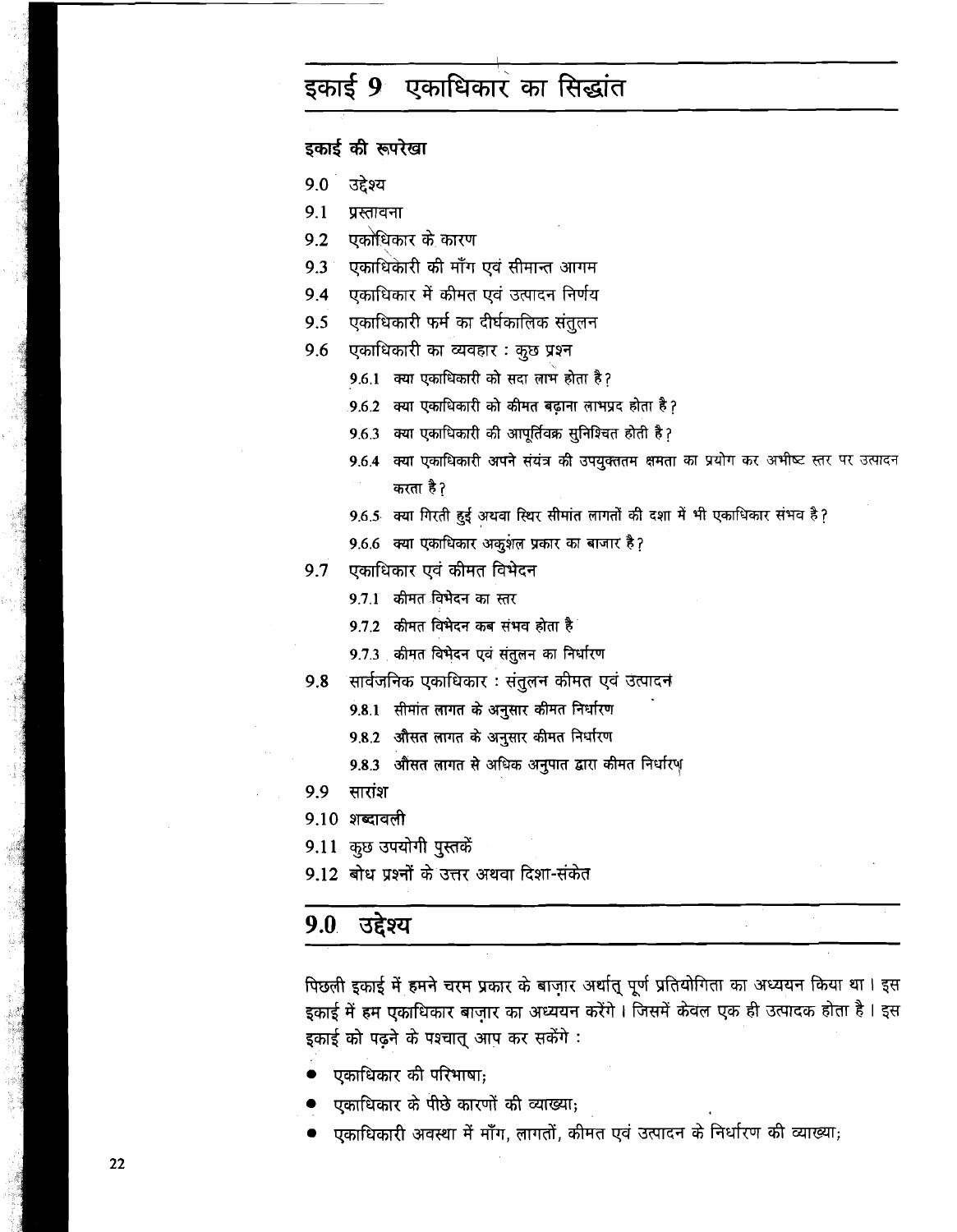- एकाधिकार के अंतर्गत कीमत विभेदन का विश्लेषण. और
- एक सार्वजनिक एकाधिकार की विशेषताएँ एवं कीमत निर्धारण विधियों की समीक्षा ।

#### $9.1$ प्रस्तावना

सामान्यतः यदि किसी वस्तु की कोई स्थानापन्न वस्तु बाज़ार में नहीं हो और उसका केवल एक ही विक्रेता (उत्पादक) हो तो हम उस बाजार व्यवस्था को एकाधिकारी बाजार कहते हैं। इस एकमात्र उत्पादक पर किसी अन्य वस्त की कीमत का उत्पादन पर कोई प्रभाव नहीं पडता। यह स्वयं भी किसी अन्य वस्तु की कीमत अथवा उत्पादन को प्रभावित नहीं कर पाता । इस परिभाषा में वस्तु के निकट स्थानापन्नों के नितान्त अभाव पर बहुत बल दिया गया है। अभिप्रायः है कि इस प्रकार की वस्तएँ हैं ही नहीं जिनका इस वस्तु विशेष के स्थान पर प्रयोग किया जा सके । इसका कारण यही है कि आमतौर पर मनष्य विभिन्न वस्तुओं/सेवाओं का कोई न कोई स्थानापन्न बना ही लेता हैं। अतः हम स्थानापन्नों उपलब्ध नहीं होने की बात करने की अपेक्षा उनका अस्तित्व नहीं होने की बात पर बल दे रहे हैं। उदाहरण के लिए यदि हम रेल द्वारा यात्रा करना चाहें तो भारतीय रेल हमारा एकमात्र विकल्प होगा । इस दृष्टि से भारतीय रेल एकाधिकारी उपक्रम हो जाता है । किन्तु यदि एक शहर से दूसरे शहर जाने की बात हो तो फिर रेल, सड़क, या फिर वायुयान तीनों ही साधन उपलब्ध हो सकते हैं । अत: भारतीय रेलों के स्थानापन्न परिवहन के माध्यम तो उपलब्ध हैं पर उन्हें निकट स्थानापन्न नहीं कहा जा सकता । इस प्रकार भारतीय रेल हमारी एकाधिकारी फर्म की परिभाषा को एक उपयुक्त उदाहरण हैं । सामान्यतः किसी एकाधिकारी बाजार में ये शर्तें परी होती दिखाई पड़ती है (क) बाजार में क्रेताओं की संख्या तो बहुत बड़ी होती है पर उत्पादक विक्रेता केवल एक। (ख) उस उत्पादक का उत्पादन समरूप हो सकता है, और भेदीय भी है किन्तु इस उत्पादक के उत्पादनों का अन्य कोई निकट स्थानापन्न नहीं होता अथवा कोई स्पर्धा नहीं होती । इसका यह भी अभिप्राय होगा कि अन्य उत्पादकों की बनाई वस्तुओं एवं एकाधिकारी के उत्पादन के बीच माँग की तिरछी लोच बहुत ही कम होती हैं । (ग) बाज़ार में प्रवेश कर पाने की स्वतंत्रता नहीं होगी । कहीं कच्चे माल पर नियंत्रण जैसे प्राकृतिक कारण, कहीं कानूनी एवं संस्थागत कारक-जैसे कि पैटेण्ट अधिकार तो कहीं विशाल पैमाने पर उत्पादन की उपयक्तता-दक्षता आदि के तकनीकी कारक इस प्रवेश स्वतंत्रता के मार्ग के बाधक हो जाते हैं।

यदि उपर्युक्त तीनों शर्तें एक साथ पूरी हो तो बाज़ार का स्वरूप एकाधिकारी कहलाता है। पूर्ण प्रतियोगिता की भाँति ही एकाधिकार भी एक काल्पनिक-सी व्यवस्था होती है इसके लिए सभी आवश्यक शर्तें शायद ही कहीं पूरी हो जाती हों।

#### एकाधिकार के कारण  $9.2$

एकाधिकार को बनाए रखने के लिए प्रतियोगियों को उद्योग से बाहर रखने का कोई न कोई तरीका होना ही चाहिए। ऐसे अनेक अवरोध होते हैं जैसे: (i) पैटेण्ट तथा सरकारी लाइसेन्स व्यवस्था: (ii) कच्चे माल के स्रोतों पर नियंत्रण; (iii) वस्तु के किसी ब्रांड आदि का बाजार में जमा होना; (iv) प्रतियोगियों को बाज़ार से बाहर रखने की दृष्टि से अपनाई गई कीमत निर्धारण नीति; (v) उद्योगों में प्रवेश के लिए बहुत पूँजी की आवश्यकता पड़ना; और (vi) बाज़ार का आकार। इन्हीं कारकों को हम तीन श्रेणियों में बाँट सकते हैं: (क) प्राकृतिक; (ख) कानूनी एवं संस्थागत; एवं (ग) तकनीकी । प्राकृतिक कारणों में से एकाधिकारी की किसी उत्पादन के लिए कच्चे माल के प्राकृतिक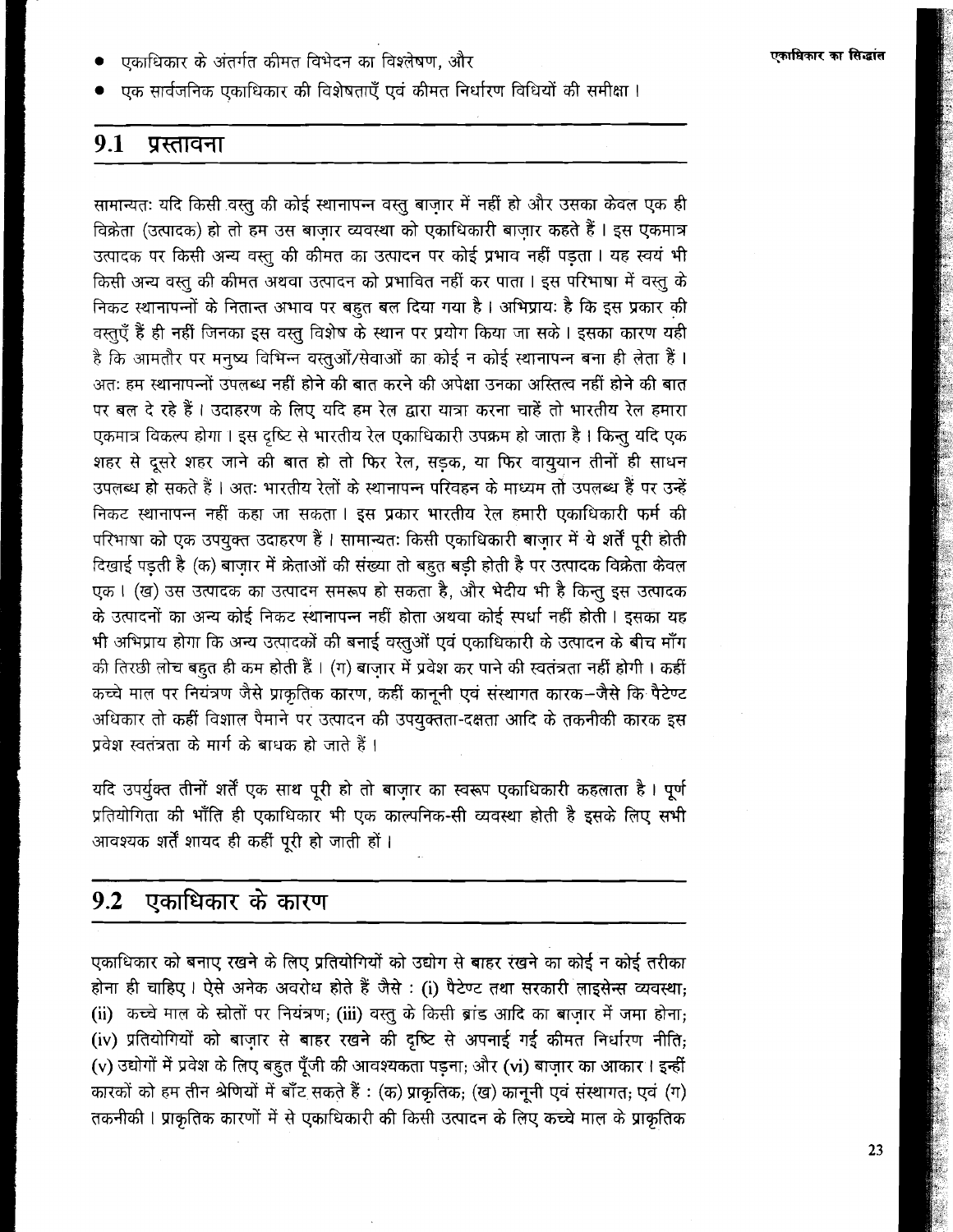स्रोतों पर नियंत्रण रखने की क्षमता प्रमुख होती है। वैसे आधुनिक काल में वैधानिक एवं संस्थागत तथा तकनीकी कारण एकाधिकारिता को बढाने में अधिक योगदान दे रहे हैं। प्रवेश पर कानूनी प्रतिबंध तो स्पष्टतः ही वर्तमान उत्पादक को बाजार पर एकाधिकार प्रदान कर देता है। सरकार द्वारा लाइसेंस आदि के कानूनी अधिकार प्रदान करना भी अन्य उत्पादकों का इस उद्योग विशेष में प्रवेश रोक सकता है । शौधकर्ता का उत्पादन की तकनीक पर पैटेण्ट अधिकार भी काननी कारकों का ही एक उदाहरण है ।

किसी बाजार में किसी एक ही व्यक्ति को विपणनाधिकार (exclusive franchise) किया जाना भी एकाधिकार की रचना में सहायक हो जाता है । तकनीकी अवरोधों में तो सबसे महत्त्वपूर्ण बड़े पैमाने पर उत्पादन करने की बाध्यता होता है यदि उत्पादक ऐसा नहीं करता, तो वह बड़े पैमाने की मितव्ययताओं के माध्यम से न्यून लागत का लाभ नहीं उठा पाता। अतः यदि कोई नई फर्म बाजार में आना चाहती है तो उसे वर्तमान उत्पादक से कहीं अधिक कुशलतापूर्वक (कम लागत) पर उत्पादन कर पाने योग्य विशाल संयंत्र लगाना पड़ेगा । उस पर निवेश लागत भी बहुत भारी होगी किन्तु साथ ही यदि बाज़ार का आकार अपेक्षाकृत सीमित हो तो नई फर्म`इस प्रकार का निर्णय ले पाने में बहुत ही हिचकिचाएगी। अतः वर्तमान उत्पादक का एकाधिकार बना रहता है। उन उद्योगों में, जहाँ बहुत विशाल क्षेत्र में पाइप लाइन या तारों का जाल बिछाना अनिवार्य हो, एकाधिकार आवश्यक बन जाता है। ऐसे उद्योगों के उदाहरण जल आपूर्ति, विद्युत आपूर्ति, तार और दूरभाष आदि हैं।

#### एकाधिकारी की माँग एवं सीमांत आगत  $9.3$



आपने इकाई 8 में देखा था कि पूर्ण प्रतियोगिता में एक फर्म की कीमत तथा सीमांत आगम एक स्प्तान होते हैं क्योंकि प्रत्येक फर्म बाजार में निर्धारित कीमत को यथास्वरूप स्वीकार कर लेती है।

चित्र 9.1 में औसत आगम-AR तथा सीमांत आगम-MR का संबंध दर्शाया गया है। जहाँ माँग-वक्र सरल रेखा FD द्वारा दिखाई जा रही है। कीमत OF से कम होकर OE रह जाने पर सीमांत आगत OF से घटकर OH रह जाती है और FE = EH | किन्तु जब FE = EH हो अतः FH = 2FE, अर्थात् सीमांत आगम में औभत आगम (AR = P) से दुगुनी तेज़ी से परिवर्तन होता है।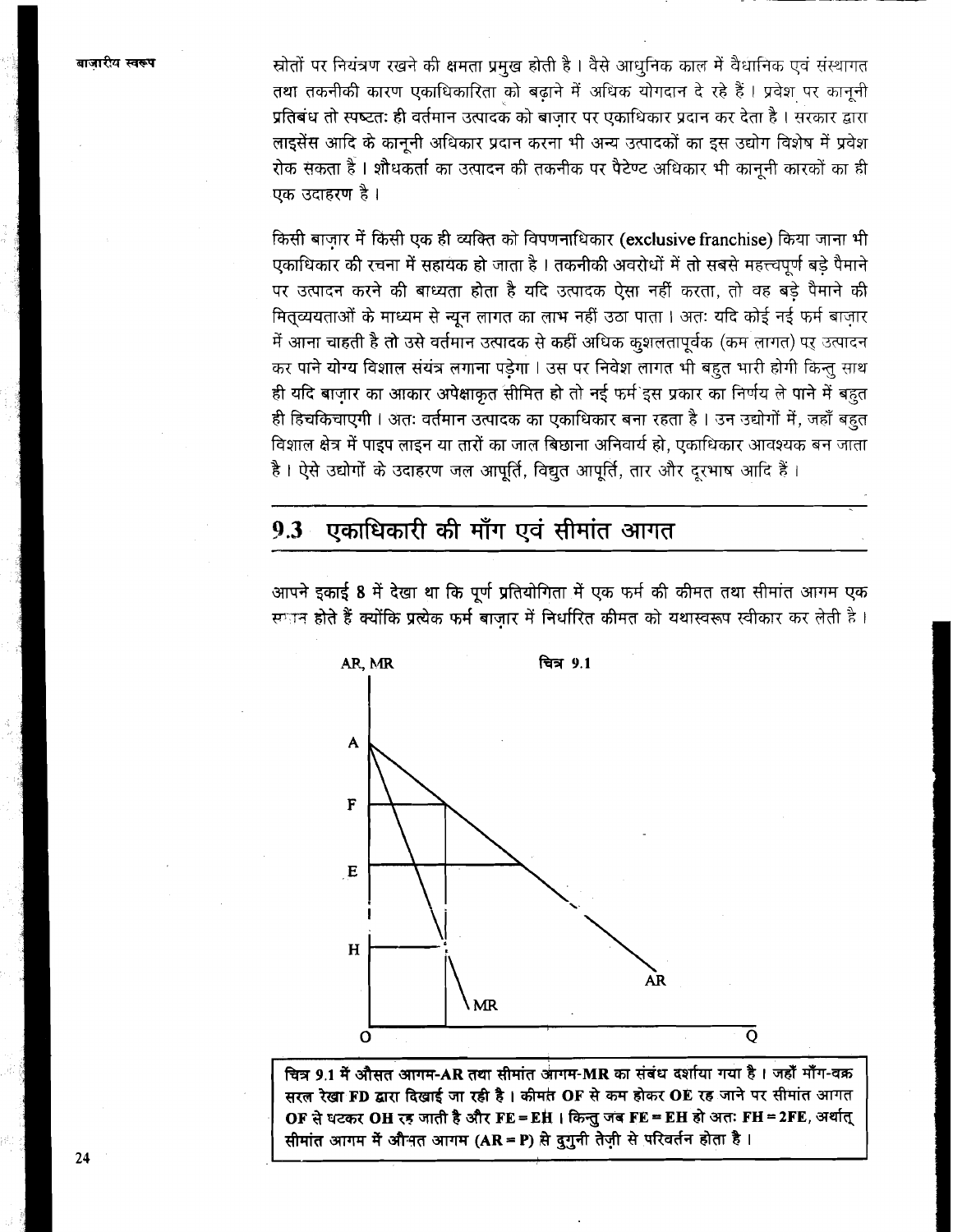किन्तू एकाधिकारी का माँग-वक्र तो उद्योग माँग-वक्र ही होता है। यहाँ केवल एक ही उत्पादक होने के कारण उत्पादक एवं उद्योग में कोई अन्तर नहीं रहता। गिफिन पदार्थों के अपवाद को छोड़कर बाजार माँग-वक्र तो सामान्यतः दाहिनी ओर ढलवाँ ही होते हैं। हम पहले ही इकाइयों 4 एवं 5 में माँग, सीमांत आगम तथा माँग की लोच का वर्णन कर चुके हैं । आइए एकाधिकार के संदर्भ में उन्हीं संकल्पनाओं पर पनः विचार कर कुछ और उपयोगी जानकारी प्राप्त करें।

जब माँग-वक्र दाहिनी ओर ढलवाँ होता है तो सीमांत आगम-वक्र इससे नीचे रहता है। दूसरे शब्दों में सीमांत आगम में औसत आगम से अधिक तेजी से गिरावट आती है। यदि मॉॅंग-वक्र सरल रेखीय हो तो सीमांत उससे दुगुने ढाल वाली सरल रेखा ही होती है।

आइए एक बार फिर से औसत एवं सीमांत आगम तथा माँग की लोच (e) के संबंध पर चर्चा करें। MR = AR-AR/e = AR(1-1/e) यदि e>1 तो कीमत कम होने पर कृत आगम में वृद्धि होती है। इसका कारण यही है कि सीमांत आगम कुल आगम में हुई वृद्धि ही है। दूसरी ओर यदि e<1 तो कीमत कम होने पर कूल आगम में गिरावट आएगी, यहाँ सीमांत आगम अपने ऋणात्मक हो जाएगी। यदि e=1 तो कुल आगम अपरिवर्तित रहती है अतः सीमांत आगम शून्य होनी चाहिए। अतः हम कह सकते हैं कि यदि MR>0 तो e>1, यदि MR=0 तो e=1, तथा यदि MR<0 तो e=1 । यही बात चित्र 9.2 द्वारा दिखाई गई हैं।



चित्र 92 हम जानते ही हैं कि मॉॅंग-वक्र के किसी बिन्दु E पर मॉॅंग की लोच निचले हिस्से BE तथा ऊपर वाले हिस्से EA के अनुपात द्वारा ज्ञात होती है। यहाँ E पर c=1, E से B तक के बिन्दुओं पर e<1, तथा E से A तक के सभी बिन्दुओं पर e>1 होगी।

आइए अब उपर्युक्त सूत्र, MR=AR(1-1/2) का प्रयोग करके देखें । मान लो कि e=2 । अतः MR=AR-AR/2 । अतः MR>0 । यदि e=1, तो फिर MR=AR-AR/1=0। दूसरी और यदि e=1/2. तो फिर MR=AR-AR/1/2 = AR-2AR = -AR अर्थात MR<0 ।

एकाधिकार का सिद्धांत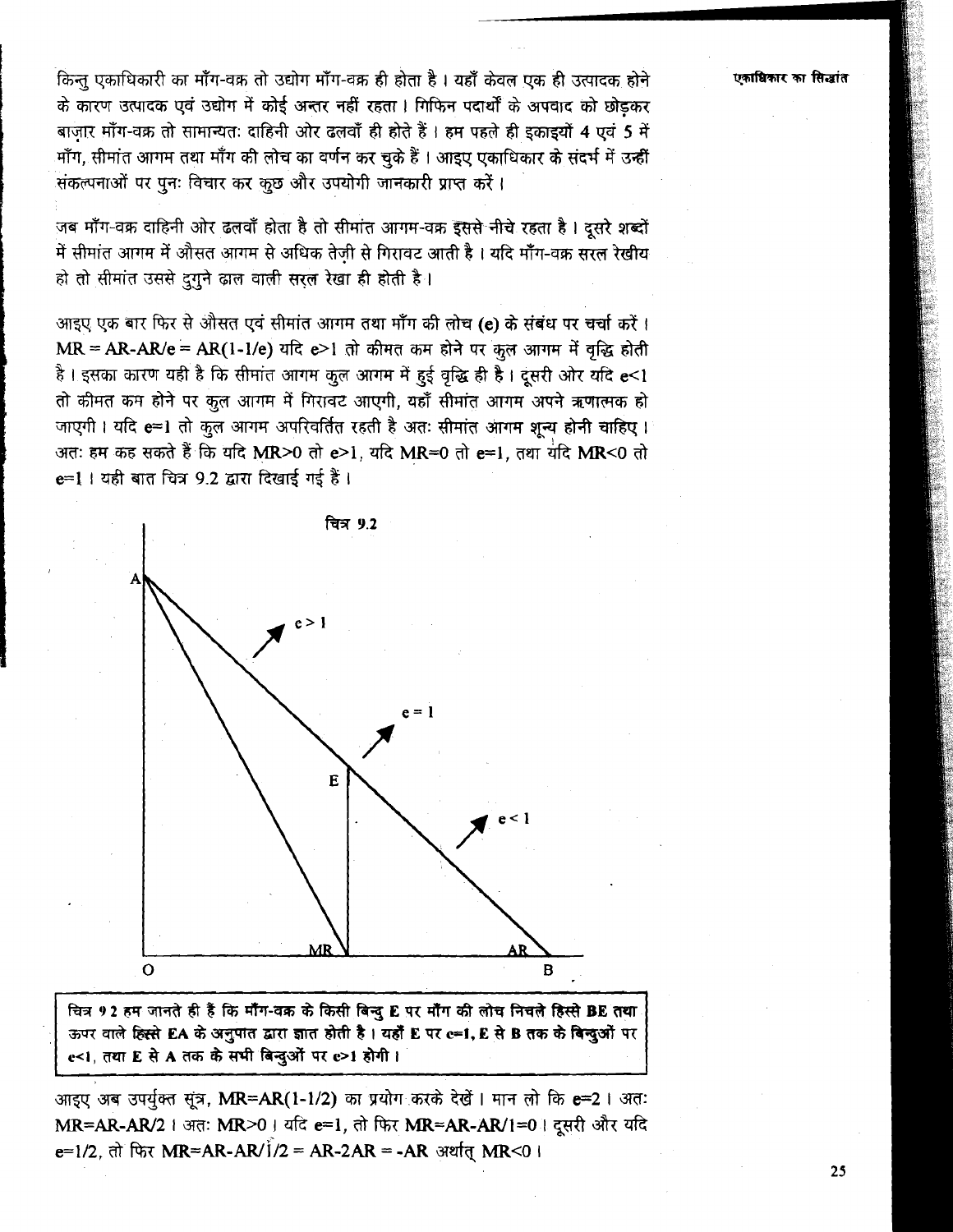#### एकाधिकार में कीमत एवं उत्पादन निर्णय  $9.4$

एकाधिकार में कीमत एवं उत्पादन संबंधी निर्णय पूर्ण प्रतियोगी फर्म की भाँति ही होते हैं। यहाँ एकाधिकारी दीर्घकाल में अधिकतम लाभ कमाने को उत्सुक होता है। अल्पकाल में वह कुल आगम एवं कुल लागत के अन्तर को अधिकतम बनाए रखना चाहता है- बस उसकी परिवर्ती लागतें पूरी होती रहें ।

यह भी ध्यान देने की बात है कि एकाधिकारी ऐसे किसी बिन्दु पर उत्पादन नहीं करना चाहेगा जहाँ उसकी माँग लोच इकोई से कम रह जाती हो। चित्र 9.2 के संदर्भ में हुई चर्चा से यह तो सहज ही देखा जा सकता है e<1 होने पर MR<0 हो जाता है। अतः उत्पादन कम करने पर कुल आगम बढेगा। दसरी ओर, सीमांत लागत सदैव धनात्मक ही रहती है अतः उत्पादन कम करने पर कुल लागत में कमी आएगी। इस प्रकार e<1 बिन्दु पर उत्पादन घटाने (अथवा कीमत बढ़ाने) पर लाभ में वृद्धि होगी। अतः एकाधिकारी किसी ऐसे बिन्दु पर संतुलन नहीं पा सकता जहाँ माँग की लोच एक इकाई से कम हो।

दूसरे शब्दों में एकाधिकारी का संतुलन वहीं हो पाएगा जहाँ इसकी माँग की लोच एक से अधिक हो। लाभ हो अधिकतम करने के लिए प्रयत्नशील एकाधिकारी ऐसी किसी कीमत पर अपना उत्पादन नहीं बेच सकता जहाँ माँग लोचहीन हो। वह माँग-वक्र के लोचशील भाग में ही कार्य कर पाता है। अधिकतम लाभ कमाने की मान्यता के आधार पर एकाधिकारी का अल्पकालिक संतुलन उसी लागत एवं आगम-वक्रों द्वारा ज्ञात किया जा सकता है। पिछली इकाई में चर्चित संतुलन की सामान्य शर्त यहाँ भी लागू होती है। अतः एकाधिकारी का संतुलन वहीं होगा। जहाँ (क) फर्म की MR उसी MC के समान हो, तथा (ख) MC वक्र MR के नीचे की ओर से काट रही हो। अल्पकाल में सीमांत लागत-वक्र ही (संयंत्र के आकार आदि के निश्चित रहने पर) उत्पादन एवं लागतों सै संबंध दर्शाता है।



चित्र 9.3 : यहाँ हम एकाधिकारी के संतुलन का निर्धारण कर रहे हैं E बिन्दु पर उठती हुई SRMC गिरती हुई MR को नीचे से काट रही है। अतः फर्म MR उत्पादन करेगी। वह उस उत्पादन को उस अधिकतम कीमत OP पर बेचेगी जो उपभोक्ता चुकाने को तैयार हो सकते हैं।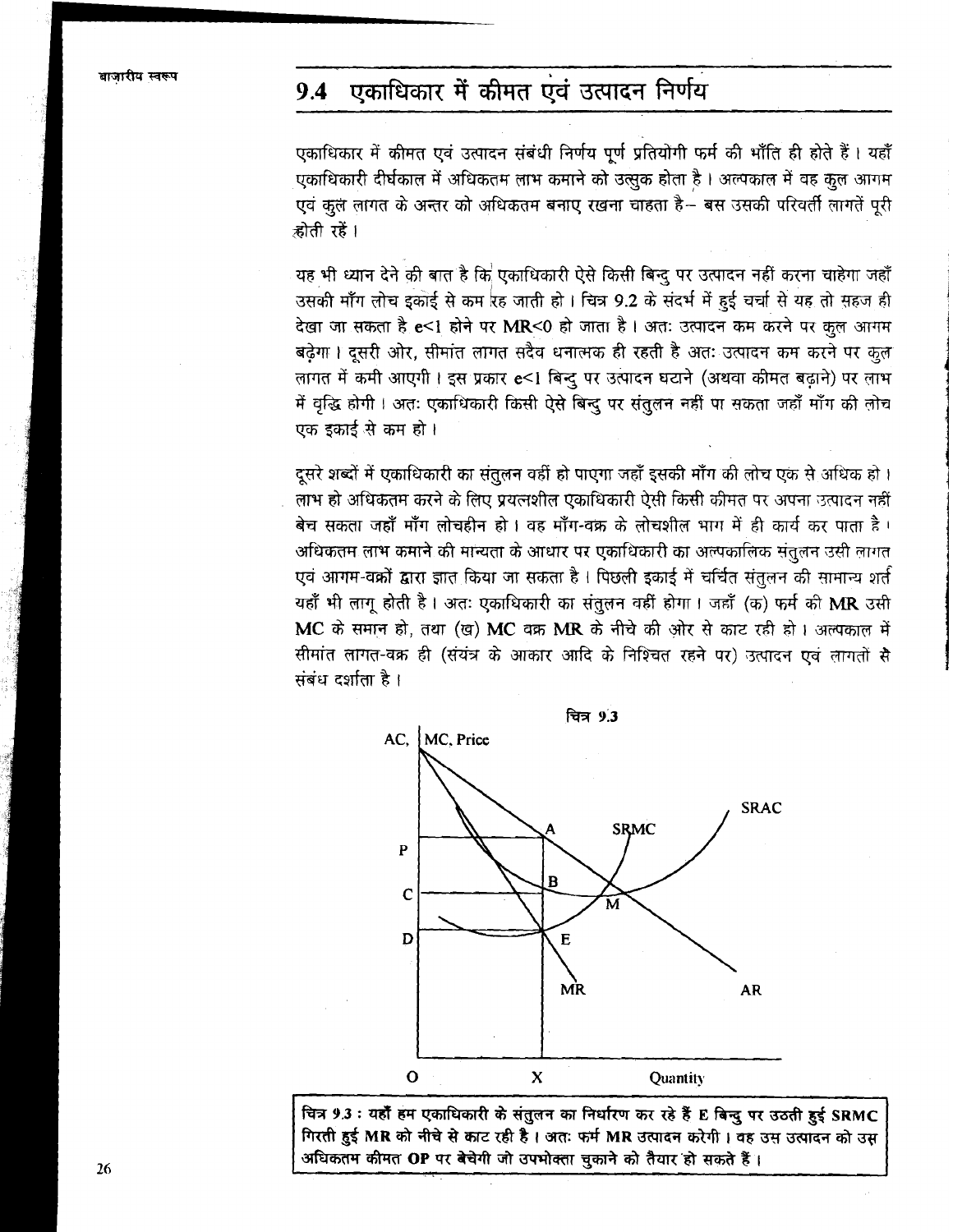चित्र 9.3 में माँग-वक्र AR, सीमांत आगम-MR, अल्पकालिक औसत लागत SRAC तथा अल्पकालिक सीमांत लागत SRMC द्वारा दिखाई गई हैं । बिन्दु E पर संतुलन की दोनों शर्तें, अर्थात् MR=SRMC तथा सीमांत लागत सीमांत आगम को नीचे से काटती हो, पूरी हो रही है। अतः यही उत्पादक का संतुलन बिन्दु होगा। यहाँ उत्पादक OX मात्रा का उत्पादन करेगा। इस उत्पादन को .<br>बाजार में OP कीमत पर बेचा जाएगा । ध्यान दें कि यह कीमत SRMC से अधिक हैं यही नहीं, OP>SRAC | अतः फर्म निश्चित रूप से मुनाफा कमा रही है | यदि उत्पादन बढ़ाने का प्रयास किया जाए तो लागत की वृद्धि आगम में वृद्धि से अधिक होगी। उससे लाभ में कमी आएगी। यदि फर्म OX से कम उत्पादन कर रही हो तो उसे उत्पादन वृद्धि करना लाभप्रद होगा क्योंकि वहाँ MR>MC अतः उत्पादन वृद्धि से लागत में हुई वृद्धि आगत की वृद्धि से कम रहेगी। अतः हम कह सकते हैं कि फर्म  $OX$  उत्पादन PABC क्षेत्र द्वारा निर्दिष्ट अधिकतम लाभ कमा रही है।

#### एकाधिकारी फर्म का दीर्घकालिक संतुलन  $9.5$

दीर्घकाल में एकाधिकारी इस बात पर भी विचार कर सकता है कि संयंत्र के आकार में परिवर्तन से वह और लाभ कमा सकता है या नहीं । अतः उसकी दीर्घकालिक सीमांत लागत-वक्र में संयंत्र के आकार सहित सभी कारकों के परिवर्तन के कारण कूल लागत में हुए परिवर्तन शामिल रहेंगे। इसी दीर्घकालिक सीमांत लागत (LRMC) एवं सीमांत आगत की समानता बिन्दु जहाँ LRMC इसी MR को नीचे से काटती हो पर ही उत्पादन का संतुलन उत्पादन संतुलन निर्धारित होगा। इस प्रकार के संतुलन में अल्पकालिक संतुलन भी निहित रहता है। फर्म यहाँ इस प्रकार के संयंत्र का चयन करती है कि AR>AC हो। यदि AR=AC तो फर्म तो सामान्य लाभ मिलता है। यदि AR>AC तो उसे अतिरिक्त लाभ मिल सकता है । दीर्घकाल में AR<AC जैसी अवस्था पैदा नहीं हो सकती । एक विशुद्ध एकाधिकार में तो किसी भी संभावित प्रतियोगी का बाजार में प्रवेश नहीं हो पाता । अतः ये आर्थिक अथवा अतिरिक्त लाभ बने ही रहते हैं।

### बोध प्रश्न 1

1) एकाधिकार से आप क्या समझते हैं ? एकाधिकार के लिए किन शर्तों का पूरा होना अनिवार्य होता है? 

2) वे कौन-सी शर्तें हैं जिनसे एकाधिकार की संभावना हो सकती हैं?

### एकाधिकार का सिद्धांत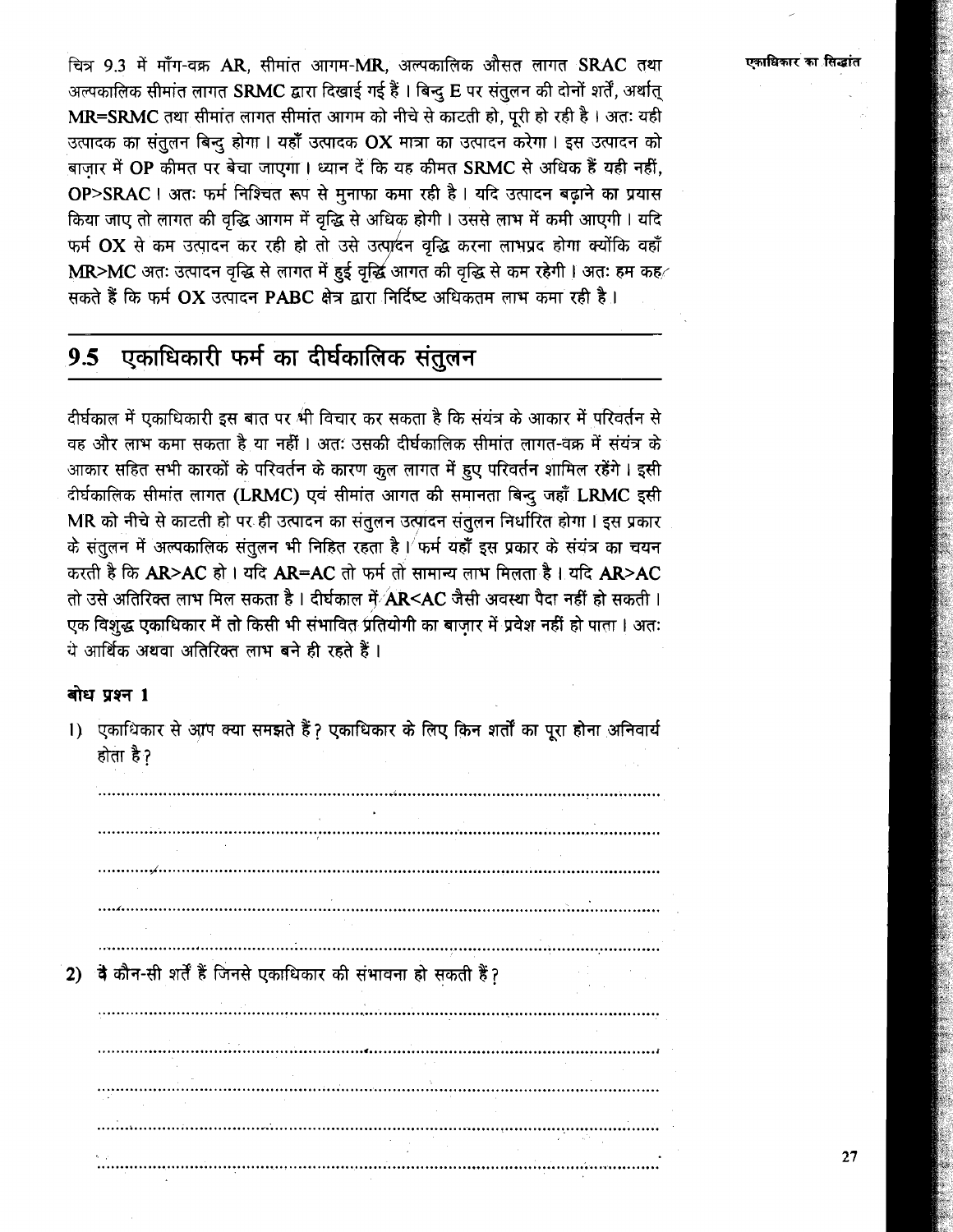गरीय स्वरूप

| 3)   एकाधिकारी के उत्पादन की माँग-वक्र दाहिनी ओर ढलवाँ होती है, व्याख्या करें । |  |  |  |  |  |  |  |
|---------------------------------------------------------------------------------|--|--|--|--|--|--|--|
|                                                                                 |  |  |  |  |  |  |  |

4) एकाधिकारी फर्म के औसत एवं सीमांत आगम-वक्रों के संबंध की व्याख्या करें।

5) एक रेखीय मॉॅंग-वक्र और उससे संबद्ध सीमांत आगम-वक्र बनाए। औसत, सीमांत आगम तथा माँग की लोच का संबंध बताने वाले सूत्र बताएँ। यह भी बताएँ कि ये माँग एवं सीमांत आगम-वक्र किस प्रकार इस सूत्र के निरूपित संबंध का निर्धारण करते हैं।

6) कोई एकाधिकारी मनमाने ढंग से उत्पादन एवं कीमत दोनों का ठीक निर्धारण नहीं कर सकता। व्याख्या करें।

7) साधारण एकाधिकार में कीमत निर्धारण किस प्रकार होता है?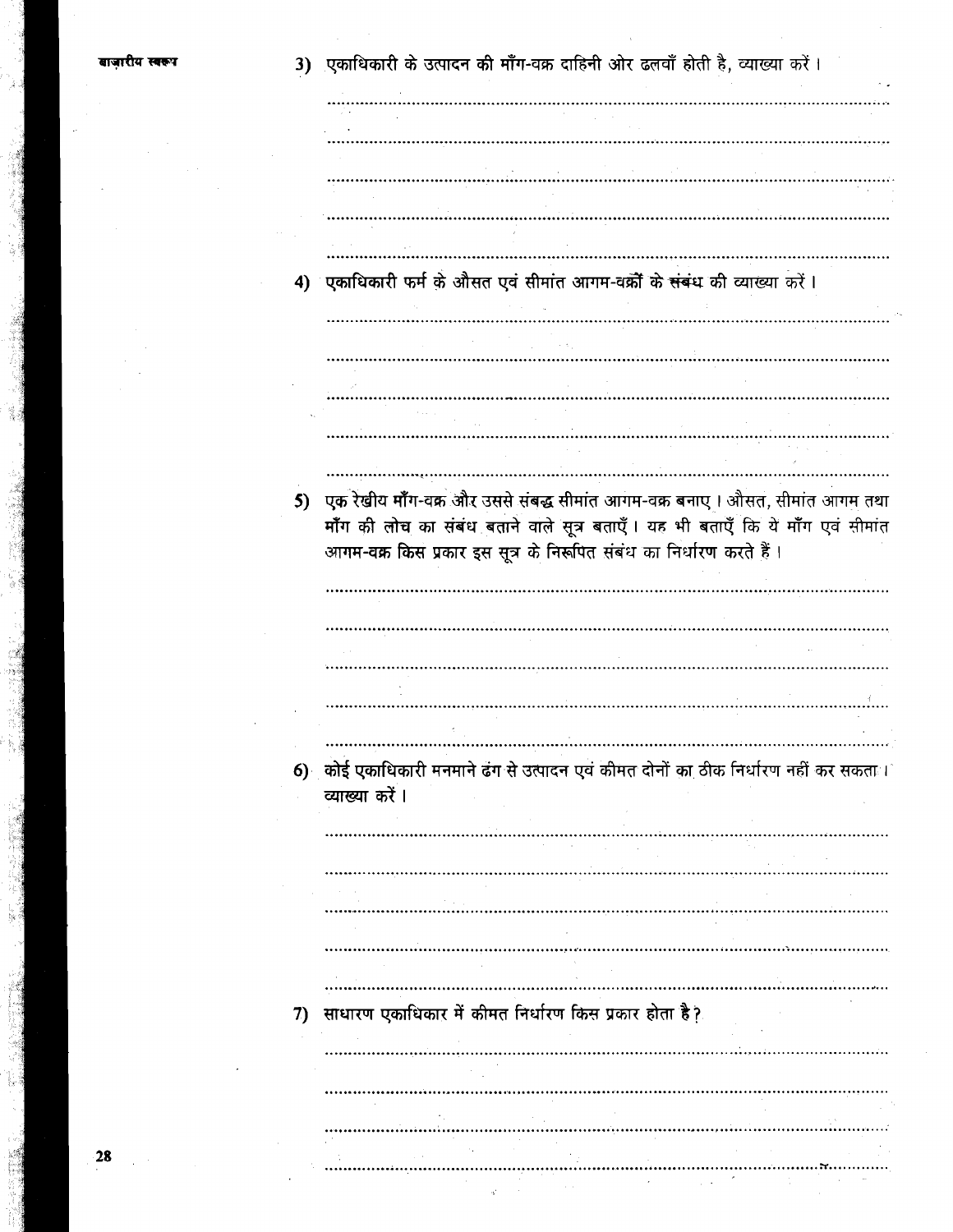8) दीर्घकाल में एकाधिकारी फर्म किस प्रकार कीमत एवं उत्पादन निर्धारित करती है?

### एकाधिकारी का व्यवहार: कुछ प्रश्न 9.6

एकाधिकारी फर्म के व्यवहार को लेकर आपके मन में कुछ प्रश्न उठ सकते हैं जैसे : (क) क्या एकाधिकारी सदा ही लाभ कमाता है ? (ख) क्या एकाधिकारी को कीमत बढाना लाभप्रद होता है ? (ग) क्या एकाधिकारी की आपूर्ति-वक्र सुनिश्चित होती है? (घ) उद्योग में एकमात्र फर्म होने के नाते क्या एकाधिकारी अपने संयंत्र का अनुकूलतम प्रयोग कर इष्टतम स्तर पर उत्पादन करता है? (च) क्या गिरती हुईं अथवा स्थिर सीमांत लागत के साथ एकाधिकार का निर्वाह हो सकता है ? तथा (छ) क्या एकाधिकार व्यवस्था एक अकुशल बाजार प्रणाली होती है ? आइए इन प्रश्नों पर बारी-बारी से विचार करें ।

## 9.6.1 क्या एकाधिकारी को सदा लाभ होता है?

वास्तव में ऐसा मानने का कोई निश्चित आधार नहीं है । यदि माँग-वक्र का स्तर लागतों की अपेक्षा काफी नीचा हो तो एकाधिकारी को लाभ पाने के स्थान पर हानि उठाने की संभावना भी हो सकती है । <u>चित्र 9.4</u>  $AC$ . MC. Price



चित्र 9.4 एक ऐसी अवस्था दिखा रहा है जहाँ एकाधिकारी को अल्पकाल में कुछ हानि सहन करनी पड़ सकती है। जब तक उसकी औसत आगम (AR) उसकी परिवर्ती औसत लागत से अधिक रहे, वह उत्पादन करते रह सकता है। किन्तु यदि माँग-वक्र और नीचे खिसक जाए तो फिर फर्म को व्यवसाय बंद करना पड़ सकता है। यदि दीर्घकाल में फर्म अपने संयंत्र आदि में परिवर्तन कर बाज़ार की माँग के अनुरूप अपने आप को ढाल पाती है तो ठीक है, अन्यथा LRAC वक्र के AR से ऊपर बने रहने की दशा में उसे/व्यवसाय बंद करना ही श्रेयस्कर रहेगा।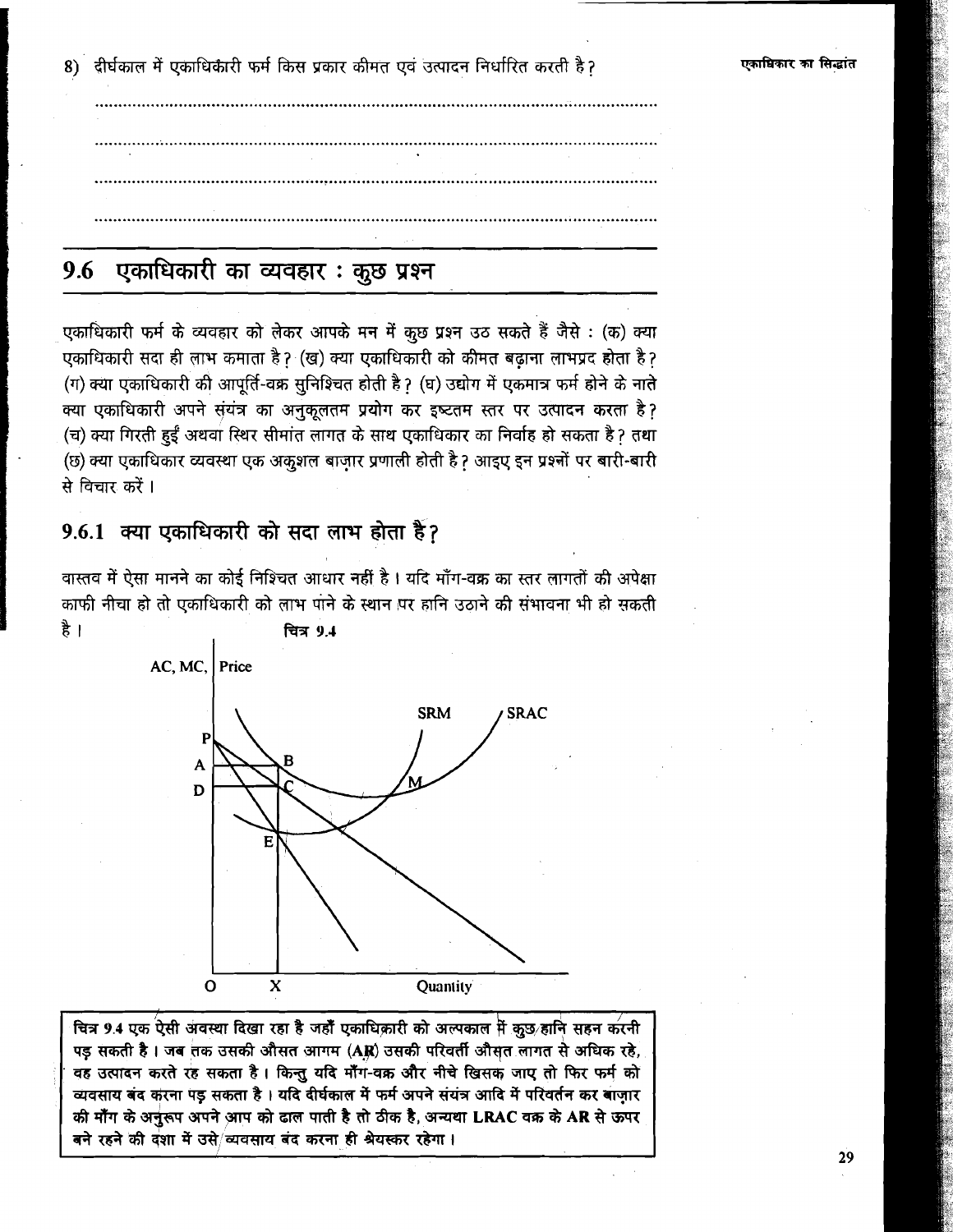चित्र 9.4 को ध्यान से देखें। फर्म का SRAC का AR से ऊँचा है। अत: फर्म को भरे हुए क्षेत्र के समान हानि सहन करनी पड़ती है। दीर्घकाल तक ऐसी दशा बनी रहने पर तो फर्म को या तो अपने संयंत्र का आकार बदलना होगा अथवा व्यवसाय ही छोडना पड़ जाएगा । हाँ, अल्पकाल में वह जब तक व्यवसाय में बना रह सकता है जब तक कि उसकी परिवर्तनीय लागत पुरी होती रहती है । यदि संतुलन कीमत परिवर्ती लागतों से भी कम रह जाए तो फिर व्यवसाय बंद करने के अतिरिक्त कोई चारा नहीं रहता। ध्यान दें पूर्ण प्रतियोगिता में भी ऐसी दशा में फर्म को बाजार छोड़ना पड़ जाता er i

### 9.6.2 क्या एकाधिकारी को कीमत बढ़ाना लाभप्रद होता है?

यदि एकाधिकारी उस क्षेत्र में उत्पादन कर रहा हो कि e<1 तो निश्चित रूप से कीमत वृद्धि (और उत्पादन में कटौती) लाभप्रद होगी। कारण सीधा सा है: e<1 का अर्थ है MR<0 (अतः कीमत बढ़ने से जहाँ कुल आगम में वृद्धि होगी वहीं कुल लागत में कमी आएगी। क्योंकि सीमांत लागत तो वृद्धिमान होती हैं)।

अतः जब तक e<1, कीमत वृद्धि से एकाधिकारी को लाभ होग़ां। किन्तु यदि वह माँग-वक्र के लोचशील हिस्से में कार्य कर रहा हो तो MR<0 होगा । यहाँ कीमत वृद्धि से केवल कुल लागत ही नहीं कुल आगम में भी कमी होगी। अतः उसी दशा में कीमत वृद्धि लाभप्रद हो पाएगी जबकि कुल लागत की गिरावट कुल आगम की गिरावट से अधिक हो। अन्यथा फर्म को लाभ बढ़ाने के लिए कीमतें कम करना उचित प्रतीत होगा।

## 9.6.3 क्या एकाधिकारी की आपूर्तिवक्र सुनिश्चित होती है?

एकाधिकारी द्वारा ग्राहक से ली गई कीमत उसकी सीमांत लागत के समान नहीं होती। इसी कारण आपूर्ति-वक्र का आकार सुनिश्चित नहीं रह पाता । यदि MC का स्तर ज्ञात हो (तो भी) माँग की कीमत लोच के आधार पर उत्पादक एक ही कीमत पर अलग-अलग मात्राएँ बेचने को तत्पर हो सकता है (पृथक्-पृथक् लोचशीलतापूर्ण संभव माँग-वक्रों के आधार पर तो वह एक ही मात्रा के लिए अलग-अलग कीमत वसूलने में भी सफल हो सकता है)। यही नहीं, कभी-कभी तो एक ही कीमत पर वह अलग-अलग लोभशील माँगों वाले बाजारों में अलग-अलग मात्रा बेचने का प्रयास भी कर सकता है। अतः कीमत एवं मात्रा का संबंध सुनिश्चित नहीं होगा--अर्थात् आपूर्ति-वक्र सुनिश्चित नहीं होगा।

# 9.6.4 क्या एकाधिकारी अपने संयंत्र की अनुकूलतम क्षमता का प्रयोग कर इष्टतम स्तर पर उत्पादन करता है?

एकाधिकारी का अनुकूलतम संयंत्र प्रयोग एवं इष्टतम उत्पादन कर पाना वस्तुतः उसकी लागत-वक्रों की तुलना में माँग-वक्र की स्थिति पर निर्भर करता है। एक बार लागत-वक्र की स्थिति निर्धारित हो जाने पर यदि माँग-वक्र ऊपर होगी तो क्षमता का अधिक प्रयोग संभव हो जाएगा- किन्तु माँग-वक्र के नीचे खिसकने के कारण क्षमता का अल्प प्रयोग हो पाएगा। किसी अन्य प्रतियोगी के बाज़ार प्रवेश की संभावना नहीं होने के कारण भी एकाधिकारी अनुकूलतम स्तर पर संयंत्र का प्रयोग करने को खास इच्छुक नहीं होता। उसके लिए दीर्घकालिक औसत लागत-वक्र (LAC) के निम्नतम बिन्दू पर उत्पादन करना अनिवार्य नहीं होता वस्तुतः संयंत्र का आकार एवं प्रयोग का स्तर, दोनों ही बाज़ार में माँग की दशाओं पर निर्भर करते हैं। बाज़ार की दशाओं के आधार पर वह अपने न्यूनतम लागत बिन्दु पर उत्पादन कर सकता है, गिरती हुई औसत लागत की दशा में कार्य कर सकता है तथा आवश्यक होने पर बढ़ती हुई औसत लागत की दशा में भी काम करते रह सकता है।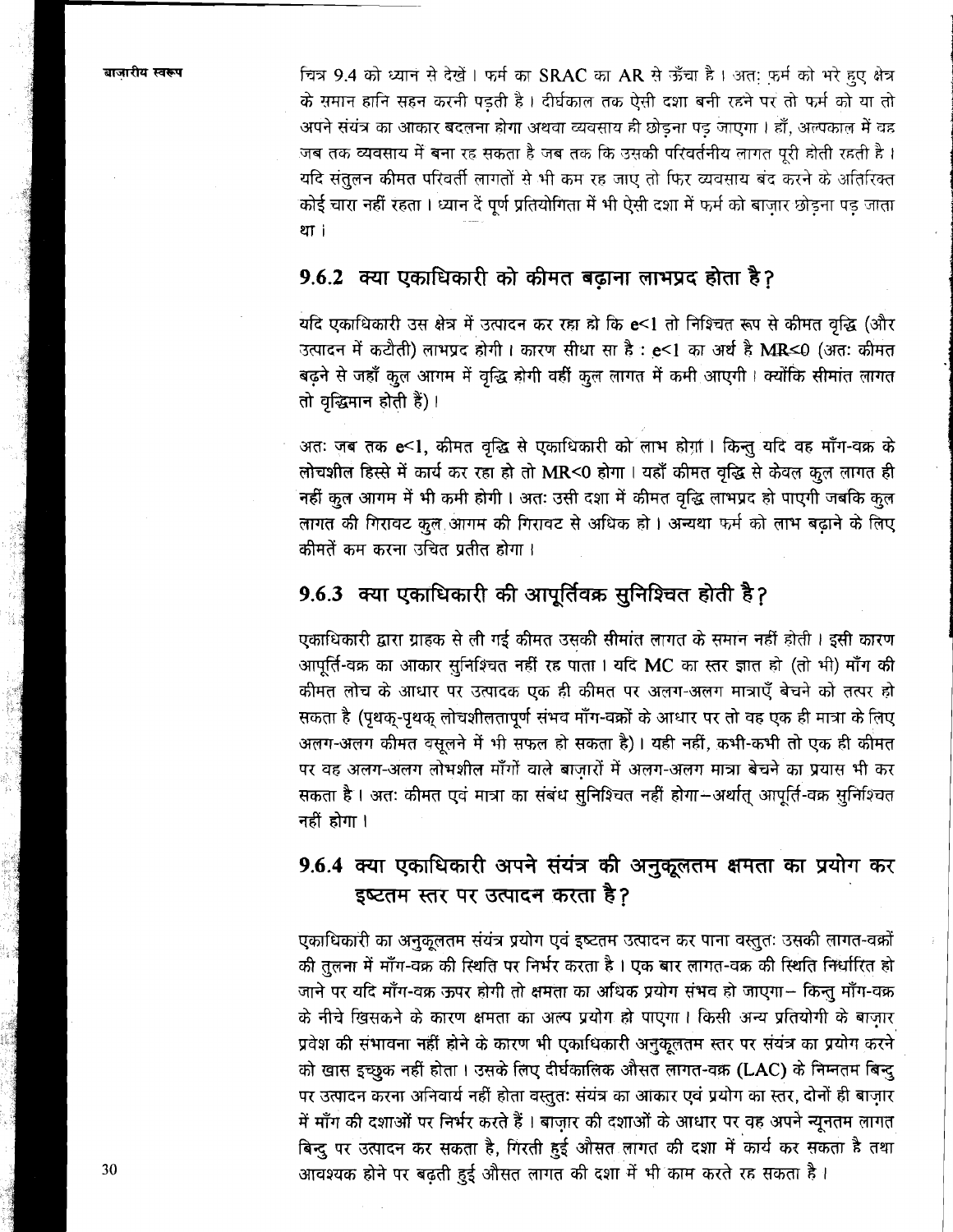एकाधिकार का सिद्धांत

बाजार में प्रवेश अवरोधों के कारण ही एकाधिकार में वे बाजार शक्तियाँ कार्य नहीं कर पाती जिनके कारण कोई उत्पादक दीर्घकाल में पूर्ण क्षमता उत्पादन करने को बाध्य होता है। वह पूर्ण क्षमता, उससे कम यहाँ तक कि अधिक भी उत्पादन कर सकता है सब कुछ बाजार के आकोर– अर्थात् बाजार में माँग की दशाओं पर निर्भर है।

### क्या गिरती हुई अथवा स्थिर सीमांत लागतों की दशा में भी एकाधिकार 9.6.5 संभव है?

हम जानते हैं कि गिरती हुई अथवा स्थिर सीमांत लागतों की दशा में पूर्ण प्रतियोगिता तो संभव नहीं होती । उसमें तो संतुलन बिन्दु पर सीमांत लागत का वृद्धिमान होना अनिवार्य होता है । किन्तु अपूर्ण प्रतियोगिता में यह आवश्यक नहीं रहता । एकाधिकारी की सीमांत लागत वद्धिमान, स्थिर या फिर हासमान भी हो सकती है-- बस संतुलन अवस्था में उसका गिरही हुई आगम के समान होना तथा सीमांत आगम को नीचे को काटना जरूरी है। ऐसी ही एक संभावना हम चित्र 9.5 में दिखा रहे हैं। यहाँ हमने एकाधिकारी की सीमांत लागत स्थिर (तथा इसीलिए) और सीमांत लागत के समान आती हैं ।



चित्र 9.5 एक विशेष अवस्था का चित्रण कर रहा है । यहाँ फर्म की MC=AC= स्थिर रहती हैं । फिर भी उसका संतुलन बिन्दु E पर होगा क्योंकि इस बिन्दु पर MC वक्र AR को नीचे की ओर से काटती है। फर्म OX उत्पादन कर उसे OP(=AR) कीमत पर बेचती है।

एकाधिकारी का संतुलन गिरती सीमांत लागत पर भी संभव हो सकता है बस यहाँ भी सीमांत लागत का सीमांत आगम को नीचे से काटना ही अनिवार्ब होता है। यह सुनिश्चित करने का एकमात्र तरीका यही है कि सीमांत लागत के गिरावट की दर सीमांत आगम की गिरावट दर से कम हो । संक्षेप में हम कह सकते हैं कि एकाधिकारी का संतुलन वृद्धिमान, स्थिर एवं हासमान तीनों ही प्रकार की सीमांत लागत दशाओं में संभव है। केवल एक अवस्था ऐसी होती है जहाँ साम्य का निर्धारण नहीं हो पाता वह दशा है : जबकि सीमांत लागत में गिरावट की दर सीमांत आग़म की गिरावट से अधिक तीव हो ।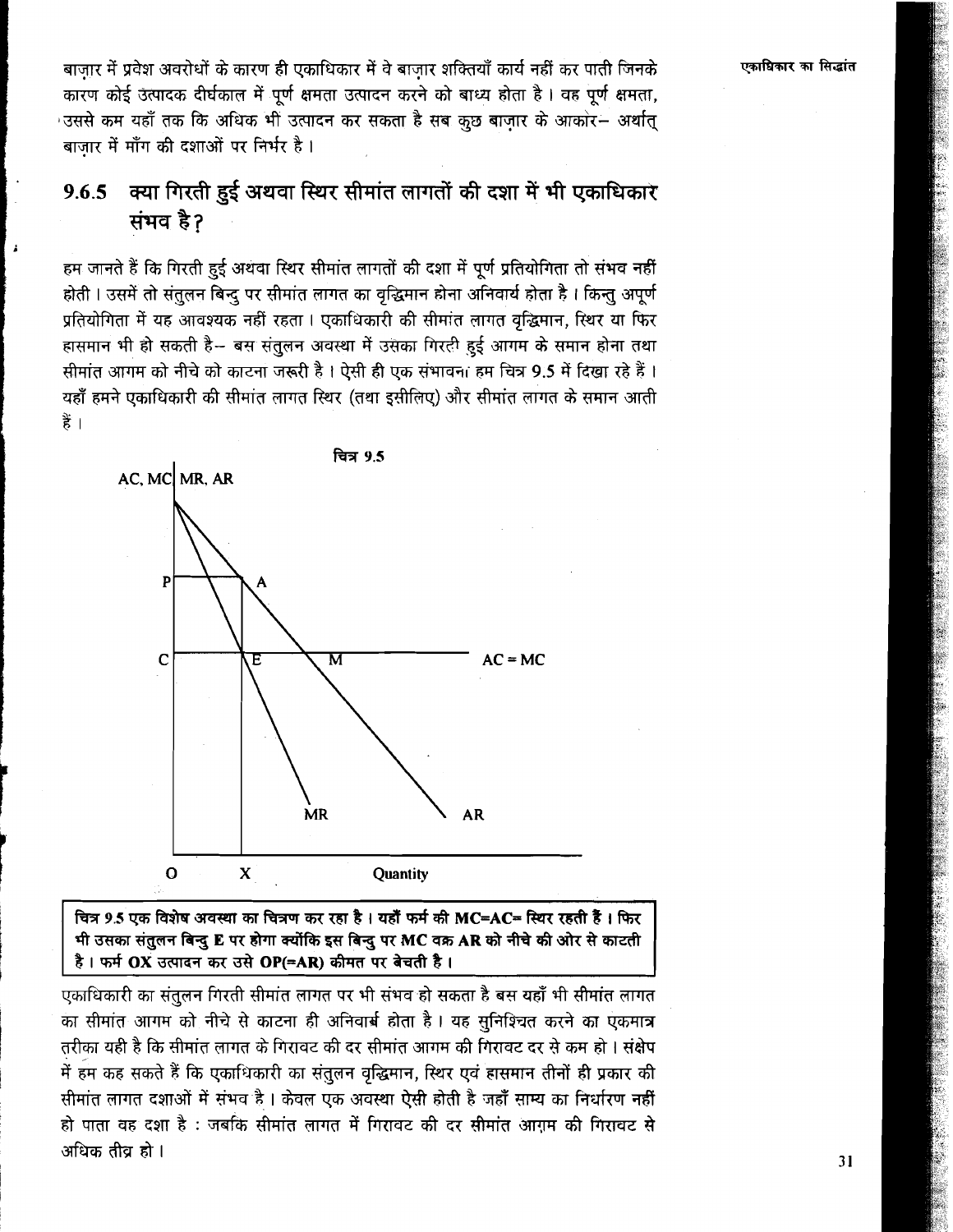## 9.6.6 क्या एकाधिकार बाजार एक अकुशल बाजार है?

वास्तव में एकाधिकार बाज़ार व्यवस्था में अकुशलता ही पाई जाती है। सीमांत लागत से अधिक कीमत वसूल कर पाने की फर्म की एकाधिकारी शक्ति से उसे होने वाले लाभ इसी कारण उपभोक्ता को हुई बचत हानि, में कमी से कम रहता है। इस बचत की हानि तथा उत्पादक को मिले अतिरिक्त लाभ का अंतर को ही समाज पर एकाधिकार का निबल भार (Deadweight loss) का नाम दिया जाता है $:$ 



.<br>चित्र 9.6 को गौर से देखिए। एकाधिकारी कीमत P<sub>m</sub> तथा पूर्ण प्रतियोगी कीमत Pc द्वारा दिखाई गई<br>है (क्योंकि प्रतियोगिता में P=AR=MR=MC) एकाधिकारी द्वारा अधिक कीमत वसूली के कारण उपभोक्ता की बचत में कमी आती है। यह कमी आयत A तथा त्रिभुज B के योग के समान है। दूसरी ओर, उत्पादक को मिला अतिरिक्त लाभ तो आयत A तथा त्रिभुज C के अंतर के समान ही रह जाता है। अतः उत्पादक का अतिरिक्त लाभ उपभोक्ता की हानि से कहीं कम ही रहता है। यह कभी त्रिभुज B तथा C के योग के समान होती है। यही एकाधिकार के कारण समाज पर पड़ा निवल मार होता है।

#### एकाधिकार एवं कीमत विभेदन  $9.7$

कीमत विभेदन का अभिप्राय है समग्र वस्तु इकाइयों के लिए अलग-अलग कीमत वसूल पाना। सामान्यतः यदि कोई फर्म अपना उत्पादन एक ही समय में अलग-अलग कीमतों पर बेचती है तो हम कहते हैं कि फर्म कीमत विभेदन कर रही हैं। यदि फर्म द्वारा अलग-अलग कीमतों पर बेची जा रही इकाइयाँ समरूप नहीं हो तो फिर कीमत विभेदन का अर्थ होगा कि फर्म द्वारा उगाही गई कीमतों में अंतर उन इकाइयों की उत्पादन लागत के अंतरों के अनुरूप नहीं है। हम तीन प्रकार या कोटि के कीमत विभेदनों की चर्चा करेंगे। इनमें से तीसरा प्रकार सबसे अधिक चर्चित रहता है– इसमें लागतों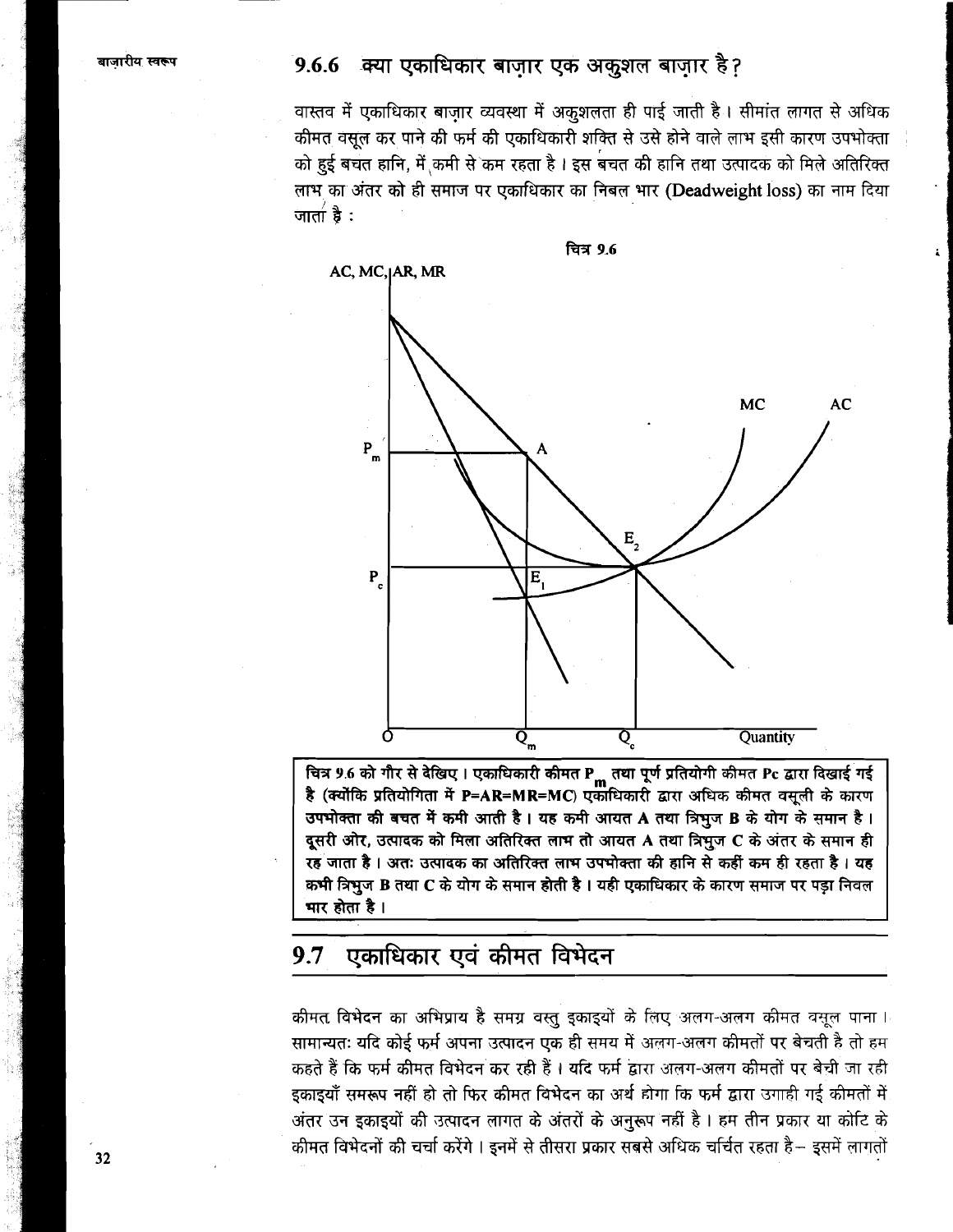में अंतर नहीं होते हुए भी व्यापारी अलग-अलग बाजारों में अलग-अलग कीमतें वसुलकर पाता हैं। यह सब केवल एकाधिकार में ही संभव होता है।

## 9.7.1 कीमत विभेदन की कोटि या स्तर (Degree)

एकाधिकारी कहाँ तक अपने उत्पादन को अलग-अलग दामों पर बेच पाने में सफल हो सकता है वस्ततः इसकी सीमाओं का निर्धारण कीमत विभेदन की कोटि या उसके स्तर द्वारा ही हो जाता है:

### प्रथम कोटि का कीमत विभेदन

इस प्रकार के कीमत विभेदन में समरूप उत्पादन के लिए एकाधिकारी द्वारा उगाही जाने वाली कीमतों के अधिकतम स्तर का निर्धारण होता है । उत्पादक यह जानता है कि कोई उपभोक्ता वस्तु की किसी इकाई के लिए अधिकतम कितनी कीमत चुकाने को तैयार हो सकता है । वह प्रत्येक अतिरिक्त इकाई के लिए वही उच्चतम कीमत तय करता है जिस पर कोई उपभोक्ता उसे खरीदने को तैयार हो जाए। इस प्रकार एकाधिकारी प्रत्येक उपभोक्ता से उसकी समस्त बचत वसुल कर लेता है। फर्म अपने उत्पादन की माँग-वक्र पर ही कार्य करती है तथा माँग-वक्र के नीचे का समग्र क्षेत्रफल ही उसकी समग्र आगम के समान होता है। इस विशेष अवस्था में उसकी माँग-वक्र- अर्थात् औसत आगत-वक्र ही सीमांत आगम-वक्र भी बन जाती है। उत्पादन का स्तर वहाँ निर्धारित होता है जहाँ उसकी सीमांत लागत-वक्र माँग-वक्र को नीचे से काटती हैं ।

### द्वितीय कोटि का कीमत विभेदन

इस अवस्था में उत्पादक अपने उत्पादन की इकाइयों के समूहों का समूहवार (blockwise) विक्रय करता है। यह पहले समूह का किसी कीमत पर तो अगले समूह का विक्रय अलग-अलग कीमतों पर करता है। इस प्रकार यह उपभोक्ता की बचत का एक अच्छा खासा हिस्सा प्राप्त करने में सफल रहता है, पर प्रथम कोटि के **कीमत विभेदन की भाँति सारी ब**चत नहीं प्राप्त कर पाता । सार्वजनिक सेवा उपक्रमों द्वारा सामान्यतः इसी प्रकार से अपनी आपूर्तियों की कीमतें निर्धारित होती है। उदाहरण के लिए विद्युत तथा जल **बोर्ड आदि एक निश्चित** स्तर तक उपभोग करने वालों से न्यूनतम दर-उससे आगे कुछ उच्च दर तथा उस दूसरे स्तर से भी ज़्यादा उपभोग पर उच्चतम दर से कीमत वसुल करते हैं।

### तृतीय कोटि का कीमत विभेदन

यहाँ तो एकाधिकारी अपने ग्राहकों के अलग-अलग समूहों से अलग-अलग कीमतें वसुलता है। यह प्रत्येक समूह को एक पृथक् बाज़ार मानकर व्यवहार करता है। यह सबसे अधिक प्रचलित प्रकार का कीमत विभेदन होता है हम इसकी अच्छे विस्तार से विवेचना कर रहे हैं।

## 9.7.2 कीमत विभेदन कब संभव होता है

आइए इन शर्तों पर विचार करें जिनके पूरा होने पर एकाधिकारी के लिए अलग-अलग कीमतों पर अपना समरूप उत्पादन बेच पाना संभव हो पाता है। तृतीय कोटि का कीमत विभेदन के लिए मूलभूत शर्त तो यही है कि एक उपभोक्ता किसी अन्य को एकाधिकारी से खरीदी गई सामग्री बेच नहीं पाए। इस विभेदन का आधार उपभोक्ताओं की अपनी विलक्षणताएँ, वस्तु की प्रकृति, स्थानों में फासले या फिर कर अथवा शुल्कों आदि द्वारा निर्मित बाधाएँ हो सकती हैं। संभव है कि बाजार के एक विभाग में खरीदारी करने वालों को किसी अन्य विभाग में दाम कम होने की जानकारी ही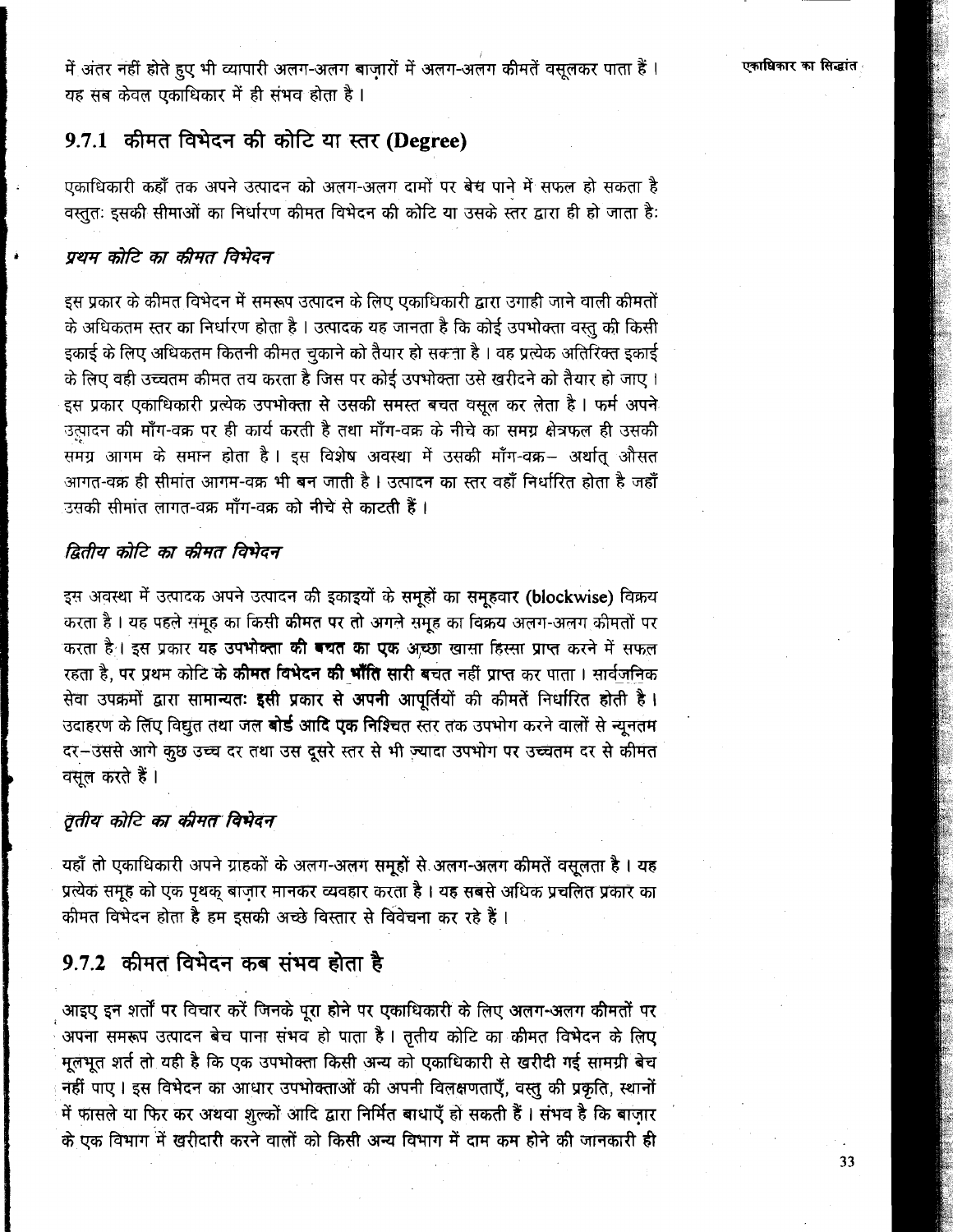नहीं हो। यह स्पष्टतः संपूर्ण बाजार में जानकारी के प्रवाह के अवरुद्ध होने का मामला हींगा। .<br>कभी-कभी उपभोक्ताओं को यह भ्रम भी हो जाता है कि यदि कीमत ज्यादा है तो वस्त की गणवत्ता भी अधिक होगी। वस्तु की अपनी प्रकृति का भी महत्त्व रहता है। इस संदर्भ में प्रत्यक्ष सेवाओं के उदाहरणों पर गौर किया जा सकता है। किसी डाक्टर या फिर शिक्षक आदि की विशेष सेवाओं को इसी प्रकार के विभेदन का आधार माना जा सकता है। यहाँ कम कीमत पर ये सेवाएँ पाने वाले किसी अन्य व्यक्ति को, जिसे सामान्यतः अधिक कीमत देनी पड़ती हो, इनका पुनः विक्रय नहीं हो सकता। कई बार एकाधिकारी अपने बाज़ार के विभागों के बीच भौगोलिक या कृत्रिम सीमाओं अथवा बाधाओं का लाभ उठाकर भी अलग-अलग कीमतें वसलने में सफल हो जाता है। अन्ततः कीमत विभेदन की सफलता इसी बात पर निर्भर रहती है कि कोई अन्य व्यक्ति एकाधिकारी का माल उसके ग्राहकों को उससे कम कीमत पर नहीं बेच पाएं।

### कीमत विभेदन कब लाभकारी होता है?

उपर्युक्त शर्तों के पूरा होने पर एकाधिकारी कीमत विभेदन कर सकता है। पर, क्या उसे इससे कुछ लाभ भी होगा? वास्तव में कीमत विभेदन से व्यापारी को फायदा तभी संभव है जबकि अलग-अलग बाज़ारों में माँग की लोच के मान में अंतर हों, अन्यथा नहीं । इस शर्त की कूद और व्याख्या करने की आवश्यकता है :

मान लो कि एक एकाधिकारी ने अपने बाजार को दो विभागों या उप बाजारों में बाँट रखा है। ये हैं बाज़ार A तथा बाजार B । उसके पास इनमें बेचने के लिए वस्तु की एक निश्चित मात्रा उपलब्ध है। अतः प्रश्न यह है उस मात्रा को इन दो बाज़ारों में किस प्रकार बाँटा जाए कि व्यापारी की कुल आगम अधिकतम हो सके? इसके लिए आवश्यक शर्त यही होगी कि उत्पादक दोनों बाजारों से समान सीमांत आगम पाने का प्रयास करें अर्थात् वह इस प्रकार वस्तु की बिक्री करें कि  $MR_{\alpha} = MR_{\alpha}$ 

अब यह बात सहज रूप से समझ आ सकती है कि यदि दोनों बाज़ारों में माँग की लोच एक समान हो तो फिर कीमत विभेदन का कोई लाभ नहीं होगा। अभीष्ट आबंटन के लिए MR =MR की शर्त पूरी करना आवश्यक होता है। साथ ही सीमांत आगम एवं कीमतों के बीच संबंध की रचना में माँग की लोच का भी महत्त्व होता है : यथा MR<sub>A</sub>=P<sub>A</sub>(1-1/e<sub>A</sub>) तथा MR<sub>B</sub>=P<sub>B</sub> (1-1/e<sub>n</sub>) यदि  $MR_A = MR_B$  तथा दोनों बाज़ारों में माँग की लोच भी समान हों, अर्थात्  $e_A = e_B$  तो फिर वहाँ वसूली गई कीमतें, P\_=P, भी समान हो जाती हैं। दूसरे शब्दों में कीमत विभेदन तभी व्यावहारिक एवं प्रभावी हो पाएगा जब कि दोनों बाजारों की लोच में समानता नहीं हो।

दूसरी ओर, यदि e, <e, तो बाज़ार A में कीमत वृद्धि से माँग में गिरावट कम ही रहती है और कीमत कम करने से बाज़ार B में माँग काफी बढ़ सकती है। इस प्रकार कुल आगम की वृद्धि लागतों की वृद्धि से अधिक होगी-अर्थात् फर्म को अधिक लाभ होगा। अतः एकाधिकारी बाज़ार A से वस्तु की कुछ मात्रा को बाज़ार B में भेज देगा। बाज़ार B में बिक्री में आई कमी बाज़ार B में हुई वृद्धि से कम ही रहेगी। बाज़ार A में कम आपूर्ति होने के कारण वहाँ कीमत में वृद्धि होगी। बाज़ार A में आपूर्ति की वृद्धि के कारण कीमत में कुछ मामूली कमी हो सकती है।

सीमांत अगम तथा कीमत स्तर का संबंध निरूपित करने वाला सूत्र, MR=P(1-1/e) इस परिणाम को और स्पष्ट कर सकता है। हम जानते हैं कि MR<sub>A</sub>=MR<sub>B</sub> अतः P<sub>A</sub>(1-1/e<sub>A</sub>)। अतः यदि e<sub>A</sub>, e<sub>B</sub> तो P an मान P a से कम होना अनिवार्य होगा। अर्थात् एकाधिकारी कम लोचशील माँग वाले बाज़ार में अधिक एवं अधिक लोचशील माँग वाले बाज़ार में कम कीमत पर माल बेचकर अधिकतम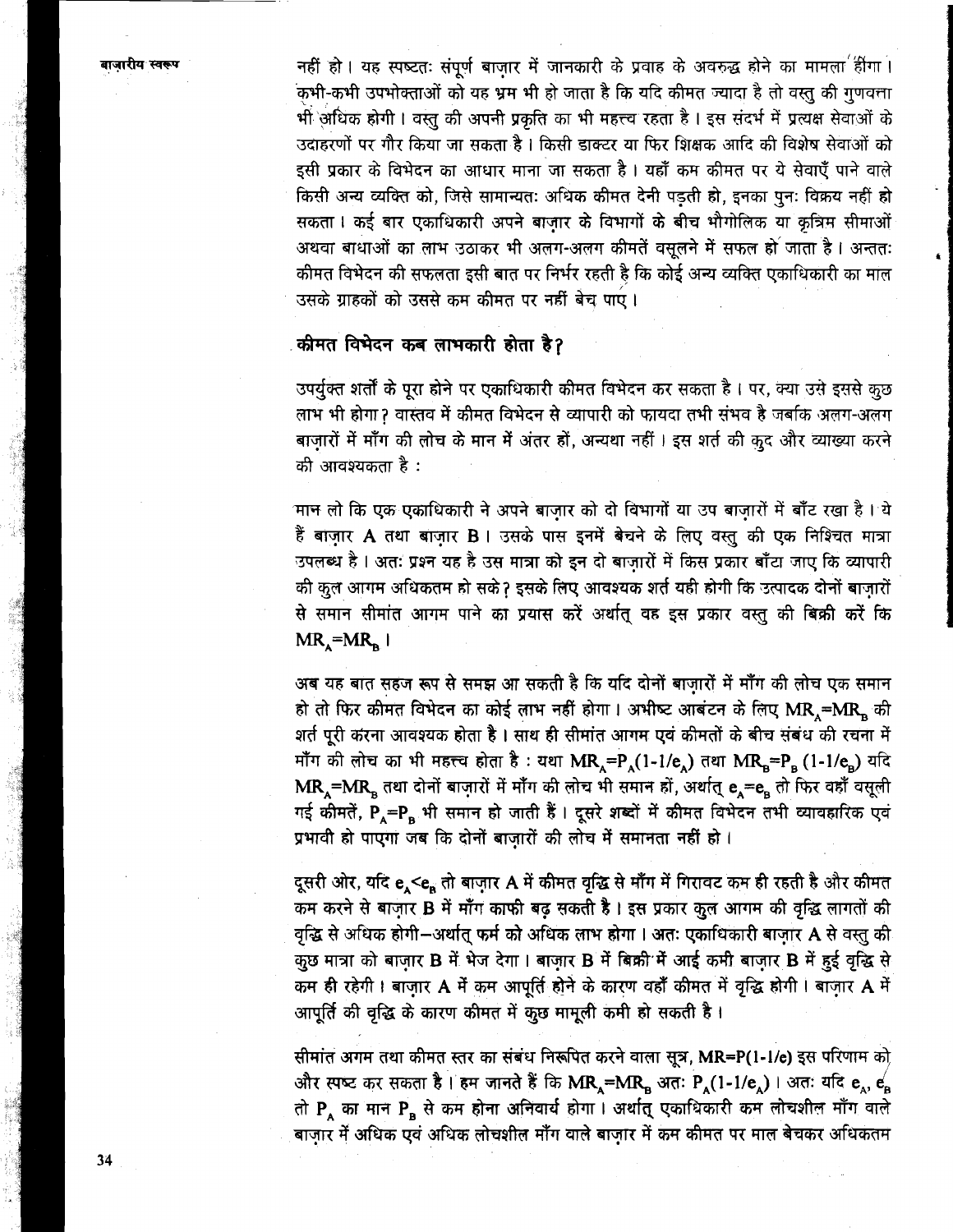लाभ की अनिवार्य शर्त, MR,=MR, की पूर्ति कर सकता है। इस शर्त के पूरा होने के लिए यह भी आवश्यक है कि :-

- क) दोनों बाजारों ed>1 हो तथा
- ख) उसे दोनों ही बाज़ारों में माल बेचना लाभप्रद भी हो अर्थात् दोनों ही जगहों MR, MC से अधिक हो-आगत वृद्धि की दर लागत वृद्धि से अधिक हो।

## 9.7.3 कीमत विभेदन एवं संतुलन का निर्धारण

विभेदकारी एकाधिकारी फर्म के कूल लाभ को अधिकतम करने वाले उत्पादन स्तर का निर्धारण उसके समग्र सीमांत आगम एवं समग्र सीमांत लागत की समानता द्वारा ही होता है। इस विचार को हम चित्र 9.7 द्वारा समझा रहे हैं। फर्म की दोनों बाजारों, A, B में औसत आगत एवं सीमांत आगत-वक्र क्रमशः  $\bf{AR}_A, \bf{AR}_B$  तथा  $\bf{MR}_A$  एवं  $\bf{MR}_B$  हैं। क़ुल माँग-वक्र  $\bf{D}$  वस्तुतः  $\bf{AR}_A$  तथा AR का क्षैतिज योग ही है। इसी प्रकार फर्म की कुल सीमांत आगत दोनों बाज़ारों की सीमांत आगतों, MR, तथा MR, का योग होगी। फर्म की सीमांत लागत MC है।



चित्र 9.7 के खंड I में हम बाज़ार A की मौंग एवं सीमांत आगत-वक्र DA तथा MRA दिखा रहे हैं। खंड II में बाज़ार B की माँग एवं सीमांत आगत दिखाई गई हैं। खंड III में कुल माँग D=D<sub>4</sub>+Da और उसे जुड़ा सीमांत आगत-वक्र AMR दिखाया गया हैं। फर्म की सीमांत आगत MC हैं। MC द्वारा AMR को E पर काटने से ही संतुलन उत्पादन स्तर OQ का निर्धारण होता है। अधिकतम लाभ कमाने के लिए फर्म दोनों बाज़ारों में सीमांत आगत को इस संतुलन MC-MR के समान करेगी। अतः बाज़ार A में MRA=MC द्वारा OQA मात्रा बेचने का निर्णय लिया जाता है। इसके अनुरूप कीमत OPB होगी। इसी प्रकार बाज़ार B में OQB मात्रा को OPB कीमत पर बेचा जाएगा। ध्यान दें OQA<OQ<sub>B</sub> और OPA>OP<sub>B</sub> । अर्थात् कम लोचशील मॉॅंग-वक्र के बाज़ार में कम मात्रा ऊँँचे दामों बेची जाती है तथा अधिक लोचशील मॉॅंग वाले बाज़ार में अपेक्षाकृत अधिक मात्रा कम कीमत पर बेची जाती है ।

लाभ का स्तर अधिकतम करने के लिए फर्म को दो प्रकार के फैसले करने होंगे :

- क) कुल कितना उत्पादन करें ? तथा
- ख) किस बाजार में कितना माल किस दाम पर बेचें?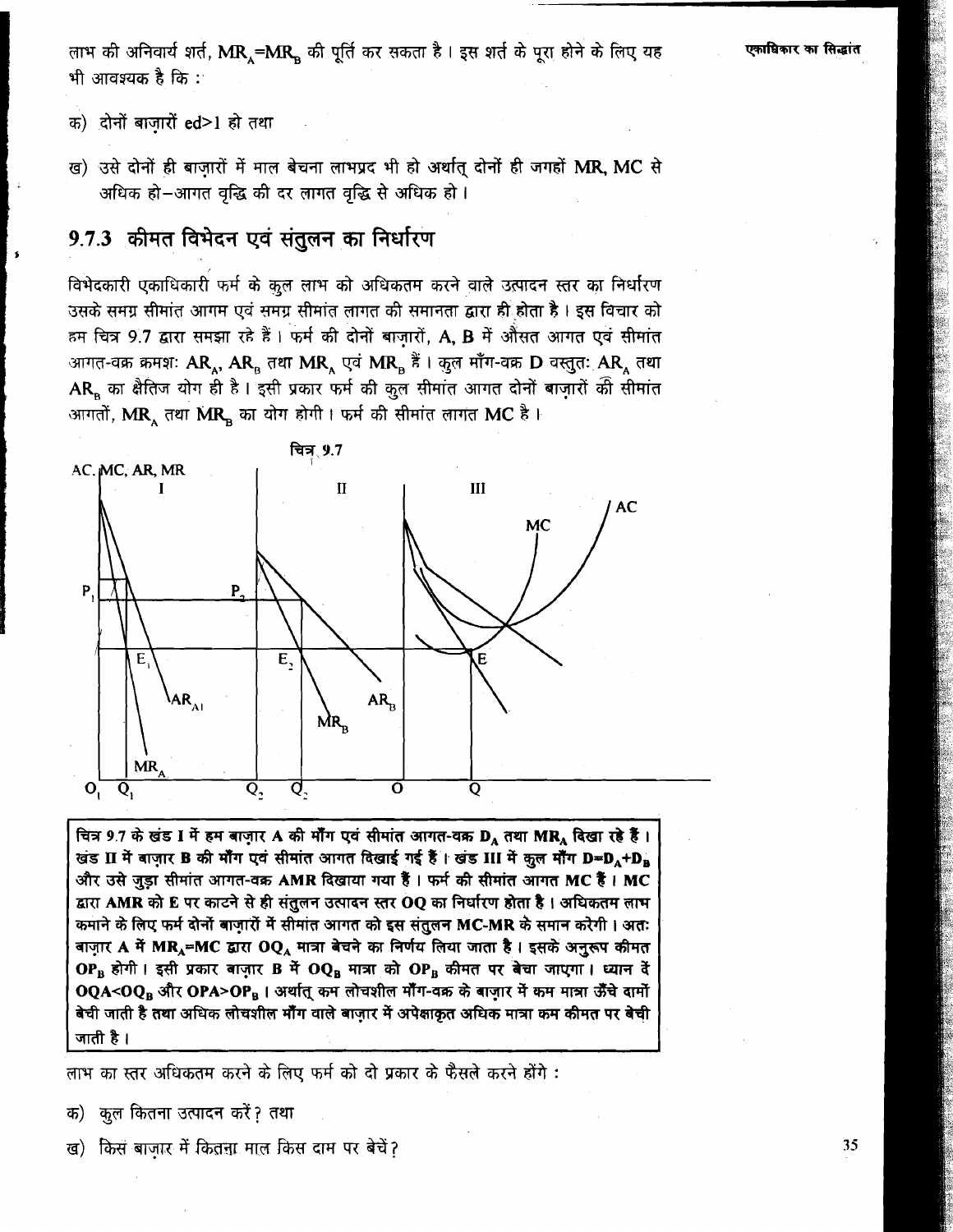बाजारीय स्वरूप

फर्म के समग्र उत्पादन का निर्धारण तो MC=AMR द्वारा हो जाता है। किन्तु दोनों बाज़ारों में माँग की लोचशीलता में अंतर हैं ।इसलिए लाभ अधिकतम करने की शर्त होगी MR =MR =AMR=MC । उत्पादक अधिक लोचशील माँग वाले बाज़ार के ग्राहकों से ज्यादा ऊँची कीमत वसूल करने में सफल हो जाएगा ।

### बोध प्रश्न 2

1) कीमत विभेदन क्या होता है?

कीमत विभेदन के लिए आवश्यक शर्तें बताइए ।  $2)$ 3) एक अधिकतम लाभ को उत्सुक एकाधिकारी दो बाज़ारों को अपने उत्पादन का आबंटन किस प्रकार करना है? वह अलंग-अलंग कीमत वसूल करने में किस प्रकार सफल रहता है? 4) कीमत विभेदन एवं माँग की लोच का संबंध समझाइए।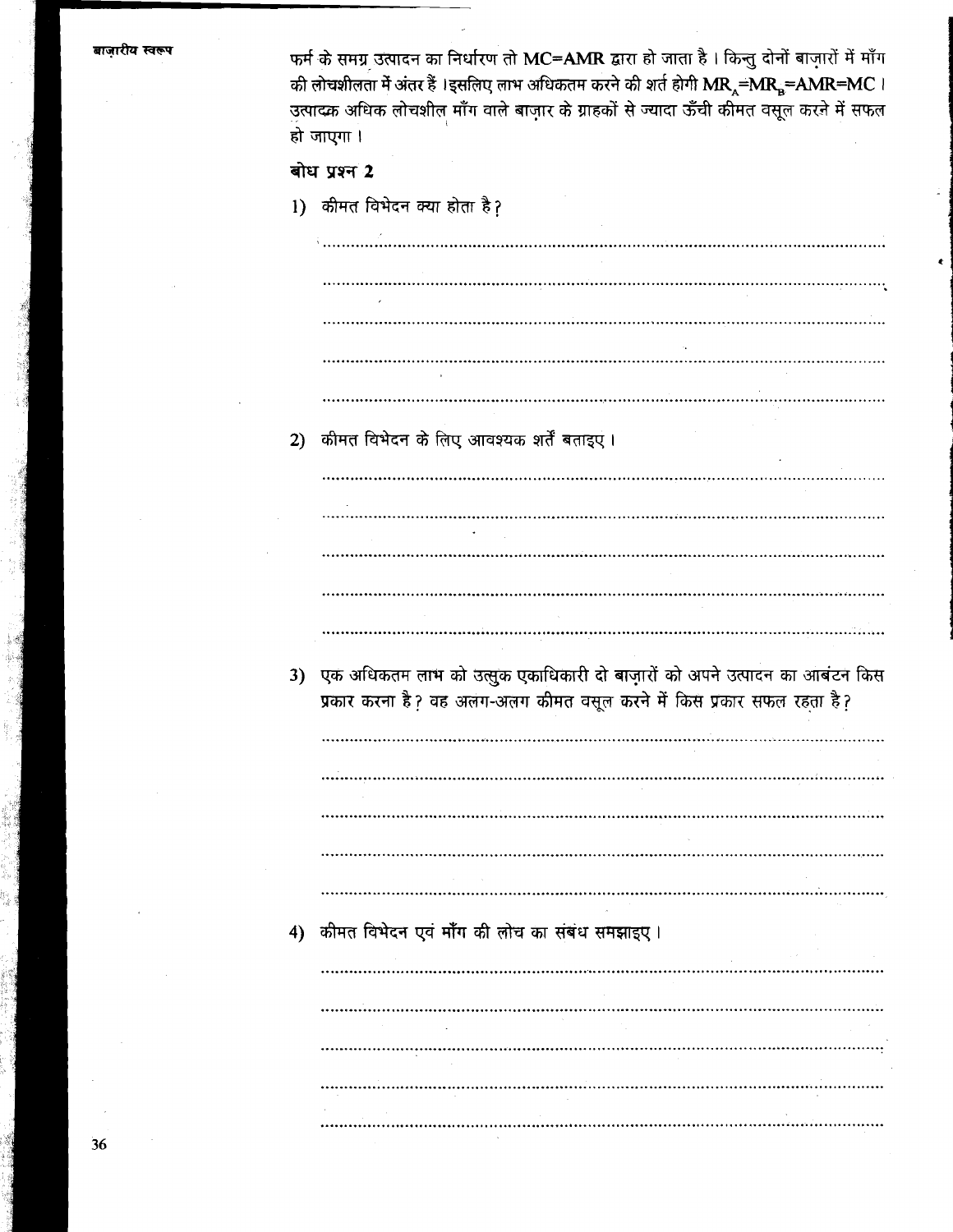#### सार्वजनिक एकाधिकार : संतुलन कीमत एवं उत्पादन 9.8

अभी तक हम ऐसे निजी क्षेत्र के एकाधिकारी के विषय में चर्चा कर रहे थे जो अपने आर्थिक एवं तकनीकी अवरोधों को ध्यान में रखते हुए अधिकतम लाभ कमाने के उद्देश्य से कार्य कर रहा था। इस भाग में हम किसी सार्वजनिक एकाधिकारी फर्म के व्यवहार का अध्ययन करेंगे जिसकी रचना सार्वजनिक हितों की रक्षा के लिए सरकार द्वारा की गई हो। इस फर्म का उद्देश्य कम कीमत पर अधिक उत्पादन उपलब्ध कराकर जनसामान्य के कल्याण का सवंर्धन होता है । इसका लक्ष्य अधिक आगम या लाभ का उपार्जन नहीं होता। स्वाभाविक ही है कि ऐसी फर्म के उपयुक्त कीमत एवं उत्पादन स्तरों का आकलन अधिकतम लाभ के लिए उपयुक्त नियमों के निर्देशानुसार नहीं हो जाता । यहाँ तो अधिकतम कल्याण का विचार ही उपयोगी सिद्ध होता हैं ।

सार्वजनिक एकाधिकारी उपक्रम के लिए कीमत निर्धारण की दो दैकल्पिक नीतियाँ हो सकती हैं। इन्हें हम औसत लागत आधारित कीमत निर्धारण तथा सीमांत लागत आधारित निर्धारण कहते हैं। वस्तुतः सरकार इन्हीं दो विधियों द्वारा निजी एकाधिकारी की कीमतों पर अंकृश रखने के लिए भी उपयुक्त दिशा-निर्देश प्राप्त कर सकती है यह सामान्य कराधान की नीतियों से भिन्न है।

एकाधिकारी अपना उत्पादन सीमित कर कीमतों को बढ़ा पाने में समर्थ रहता है । इसी कारण उनके व्यवहार का नियमन आवश्यक हो जाता है। यदि उनके व्यवहार पर अंकृश नहीं लगाए जाते तो वे अतिलाभ कमाते हैं, इससे आय की विषमताओं में वृद्धि होती है, उपभोक्ताओं का शोषण होता है तथा संसाधनों के आबंटन में विकृतियाँ घर कर जाती है। इन सभी से उपभोक्ताओं के कल्याण स्तर पर दुष्प्रभाव पड़ता है। अतः एकाधिकार निषमन का मुख्य उद्देश्य तो उपभोक्ताओं के कल्याण स्तर बढ़ाना ही होता है या फिर एकाधिकारी द्वारा वसूल की जा रही कीमतों के अधिकतम स्तर का निर्धारण किया जा सकता है। इस इकाई में हम कीमत निर्धारण द्वारा एकाधिकार के नियमन पर चर्चा करेंगे। औसत एवं सीमांत लागतों पर आधारित कीमत निर्धारण से जुड़े मुद्दों पर हम सार्वजनिक उपक्रम कीमत नीतियों एवं निजी एकाधिकार के नियमन, दोनों ही संदर्भों में चर्चा कर रहे हैं ।

## 9.8.1 सीमांत लागत के अनुसार कीमत निर्धारण

हमने देखा है कि सामान्यतः एकाधिकारी सीमांत लागत से अधिक, कीमत निश्चित करता है P, P=MC चित्र 9.6 की एक बार फिर याद करें। एकाधिकारी OQ, उत्पादन OP, कीमत पर बेचता है। यहाँ सरकार अधिव<sub>ी</sub>म कीमत का निर्धारण उसकी सीमांत लागत के समान कर सकती है। फिर तो उत्पादन का स्तर बढ़कर O. तक पहुँच जाएगा और कीमत कम होकर OP ही रह जाएगी। यही कीमत संसाधनों के आबंटन में कुशलता भी आती है क्योंकि यह उत्पादन की सीमांत लागत के समान होती है । इससे उपभोक्ताओं का कल्याण स्तर भी संबंधित होता है । अनियंत्रित एकाधिकार की अवस्था में उपभोक्ता की बचत त्रिभुज AP, E, के समान होता पर नियमन के बाद इसका स्तर  $AP.E$ , हो जाता है।

यहाँ यह बात ध्यान देने योग्य है कि सीमांत लागत के आधार पर निर्धारित कीमत में भी एकाधिकारी असामान्य लाभ कमाते रह सकता है । अभी भी उसकी औसत आगम औसत लागत से अधिक ही रहती है। ऐसी अवस्था को हम उत्पादन क्षमता बाधित (capacity constrained) अवस्था का नाम देते हैं अर्थात् यहाँ वस्तु की माँग फर्म की उत्पादन क्षमता से बहुत अधिक होती है । दूसरी ओर यदि फर्म की उत्पादन क्षमता माँग से अधिक हो तो फिर फर्म को प्रत्यक्षतः हानि भी उठानी पड़ सकती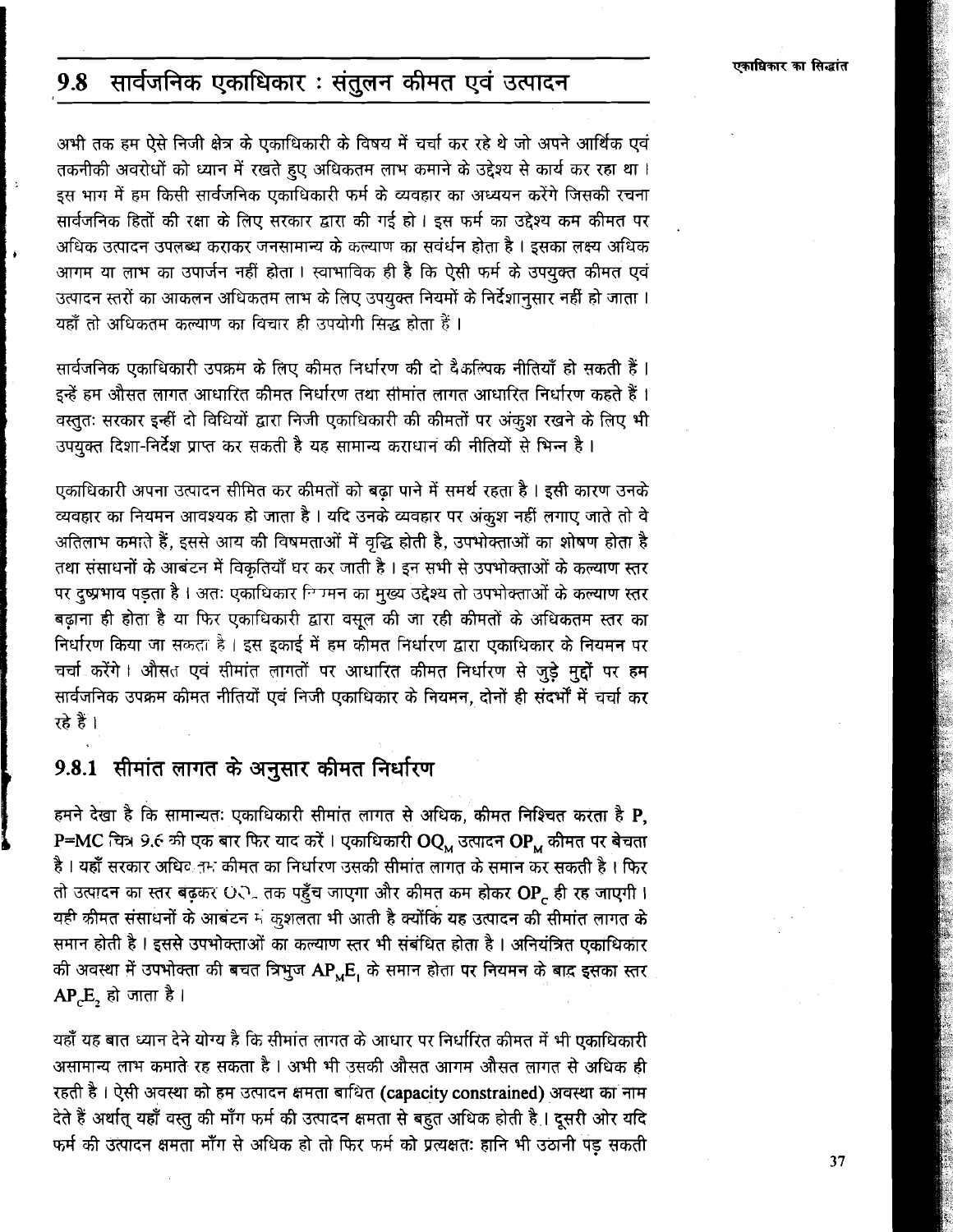है। उस दशा में उसकी औसत लागत सीमांत लागत से अधिक ही रहती है। फिर भी फर्म उसी स्थिति में सीमांत लागत आधारित कीमत पर उत्पादन कर पाएगी जबकि उसे सरकार से सहायता प्राप्त हो रही हो (आपको ध्यान होगा कि उत्पादन क्षमता से हमारा तात्पर्य उत्पादन के उस स्तर से होता है जहाँ फर्म की औसत लागत न्यूनतम होती है। अतः हानि वाली अवस्था वही होगी जहाँ माँग-वक्र फर्म की औसत वक्र से नीचे आ जाए या उसे स्पर्श करें)।

## 9.8.2 औसत लागत के अनुसार कीमत निर्धारण

सार्वजनिक नीति का उद्देश्य एकाधिकार का नियमन या फिर न्यूनतम संभव कीमत पर अधिकतम उत्पादन् उपलब्ध कराना हो सकता है । यहाँ दूसरी विधि, अर्थात् औसत लागत के आधार पर कीमत निर्धारण का अनुसरण भी हो सकता है (यदि कीमत इस प्रकार तय की जाए कि AR=AC तो फर्म केवल सामान्य लाभ कमा पाएगी। क्षमता बाधित अवस्था में भी औसत लागत आधारित कीमत सीमांत लागत आधारित कीमत से कम होगी। इस प्रकार उपभोक्ता की बचत और अधिक हो पाएगा। किन्तु उत्पादन क्षमता की अधिकता की दशा में P=AC का अनुपालन करने पर कीमत का स्तर ऊँचा हो जाएगा, फर्म को कोई प्रत्यक्ष हानि नहीं होगी। सीमांत लागत के आधार पर कीमत निर्धारण द्वारा ही पूर्ण आर्थिक कुशलता और अधिकतम सामाजिक कल्याण प्राप्त होता है लेकिन अप्रयुक्त क्षमता (excess capacity) और प्राकृतिक एकाधिकार (इस प्रकार की बाज़ार व्यवस्थाओं में कीमत निर्धारण विस्तृत आप प्रबंधकीय अर्थशास्त्र विषय के अंतर्गत करेंगें।) की दशा में तो  $AC$ >AC होने के कारण सीमांत लागत कीमत निर्धारण में फर्म को व्यवसाय में बनाए रखने के लिए सरकारी आर्थिक सहायता (subsidies) की व्यवस्था अनवार्य हो जाती हैं।

## 9.8.3 औसत लागत से अधिक निर्धारण (Mark Up Pricing)

कई बार ऐसा समझा जाता है कि वास्तविक व्यवहार में उत्पादक सीमांत आगम एवं लागत विश्लेषण द्वारा कीमत निर्धारण नहीं करते । वे एक वैकल्पिक विधि का प्रयोग करते हैं जिसमें औसत लागत-जमा (average cost plus) सिद्धांत अपनाया जाता है।

दूसरे शब्दों में फर्म इस प्रकार कीमत का निर्धारण करती है कि उसकी सारी औसत लागतें पूरी हो सकें और उसे अतिरिक्त लाभ भी मिलें। अर्थात् P=AVC+GPM यहाँ P कीमत, AVC औसत परिवर्ती लागत तथा GPM सकल लाभ मार्जिन के समान होता है। GPM में औसत स्थिर लागत एवं कुछ अतिरिक्त लाभ मार्जिन सम्मिलित होते हैं।

हमारी इस टिप्पणी का उद्देश्य यही दर्शाना है कि दीर्घकाल में तो औसत लागत तथा सीमांत लागत दोनों विधियों से हमें वही अधिकतम लाभ उपार्जन वाली अवस्था ही प्राप्त हो जाती है। औसत लागत के आधार पर कीमत निर्धारण में दीर्घकालिक संतुलन में माँग की लोच का आकलन निहित रहता है। अधिकतम लाभ की शर्त है MC=MR । हम पहले ही देख चुके हैं कि MR=P(1-1/ e) । अतः यदि MC>0 तो अधिकतम लाभ के लिए MR भी धनात्मक होगा । दूसरे शब्दों में e>1, यदि उपयुक्त उत्पादन स्तरं पर AVC स्थिर हो-अर्थात् AVC=MC । संतुलन के लिए आवश्यक होगा कि  $AVC = MR$ ।

अतः AVC=P (1-1/e)=P{e-1/e) ।

दूसरे शब्दों में P=AVC{e/e-1} । यदि e>1 तो हम e/e-1 को 1+k मान सकते हैं जहाँ k>0 । अतः कीमत P=AVC{e/(e-1)} । यह kAVC की कुल लाभ मार्जिन है। यदि फर्म AVC का 20 प्रतिशत लाभ मार्जिन तय करती है तो AVC । अतः e/e-1=1.20 । इस दशा में e का मान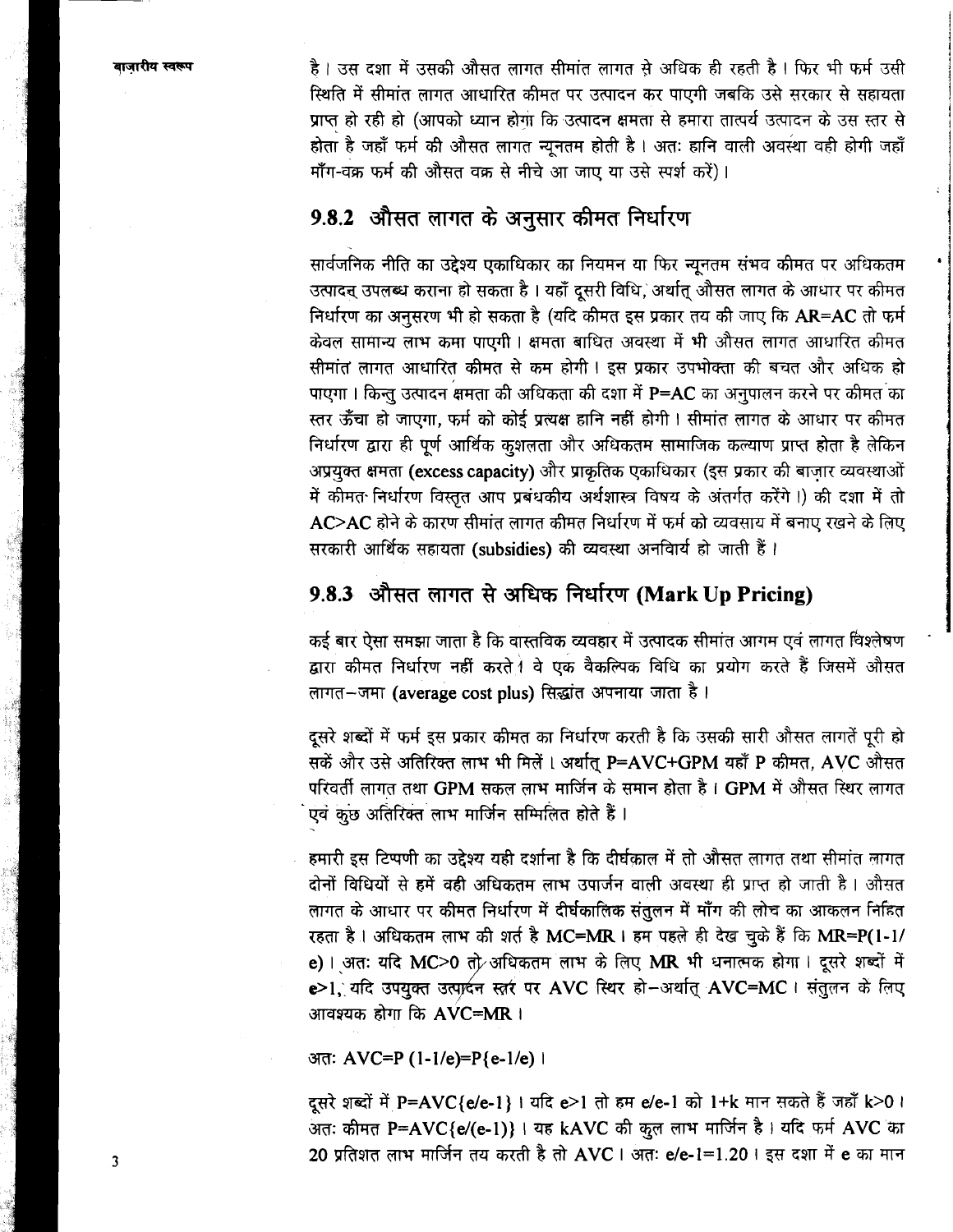एकाधिकार का सिद्धांत

6 होगा। इस प्रकार कुल लाभ मार्जिन का निर्धारण माँग की कीमत लोचशीलता के आकलन के समान बन जाता है। यह सीमांत विश्लेषण के परोक्ष प्रयोग के समान भी है। अतः हम कह सकते हैं कि जब कोई व्यवसायी औसत लागत में कुछ जोड़कर कीमत निर्धारण करता है तो वह वास्तव में अपने उत्पादन की माँग की कीमत लोच का आकलन ही कर रहा होता है ।

### बोध प्रश्न 3

1) सार्वजनिक एकाधिकारी फर्म निजी एकाधिकारी से किस प्रकार भिन्न होती है? सार्वजनिक एकाधिकारी अपने उत्पादन एवं कीमत निर्धारण किस प्रकार करता है?

2) औसत आगत से अधिक अनुपात द्वारा कीमत निर्धारण पर एक टिप्पणी लिखिए। सारांश 9 9

हमने इस इकाई का आरंभ बाजार के एकाधिकार को जन्म देने वाले कारकों की व्याख्या से किया था। कहीं-कहीं टेक्नोलॉज़ी का विकास भी एकाधिकार का जनक हो सकता है, पर सामान्यतः तो वह किसी न किसी कानूनी प्रावधान जैसे (पैटेण्ट) का परिणाम ही होता है अथवा कानून द्वारा प्रत्यक्षतः किसी सेवा की आपूर्ति के लिए एकाधिकारी उपक्रम भी हो सकता है। फिर हमने एकाधिकारी की माँग एवं सीमांत आगम-वक्रों के स्वरूप की विवैचना की और इसके संतुलन की व्याख्या की है। इसके बाद चर्चा हुई एकाधिकार से जुड़े मुद्दों की। क्या एकाधिकारी सदा लाभ ही कमाला है, अंथवा क्या कीमत वृद्धि सदैव लाभप्रद रहती है? उसकी आपूर्ति-वक्र का निरूपण एवं उत्पादन में दक्षता आदि अन्य बातों पर भी ध्यान दिया गया है।

एकाधिकारी के व्यवहार का एक बहुत ही महत्त्वपूर्ण पहलु है कीमत विभेदन। इस प्रकार हमने बड़े विस्तार से 9.7 में चर्चा की है। फिर हमने एक सार्वजनिक एकाधिकार में कीमत निर्धारण की दो वैकल्पिक नीतियों पर बातचीत करते हुए यह भी स्पष्ट किया है कि इन्हीं तर्कों के आधार पर निजी एकाधिकार पर कीमत नियंत्रण लागू करने के निर्णय भी लिए जा सकते हैं । इकाई के अन्त में हमने लागत के अधिक अनुपात के रूप में कीमत निर्धारण की व्याख्या करते हुए उसे वस्तु की माँग की लोच के आकलन के समतुल्य ठहराया है।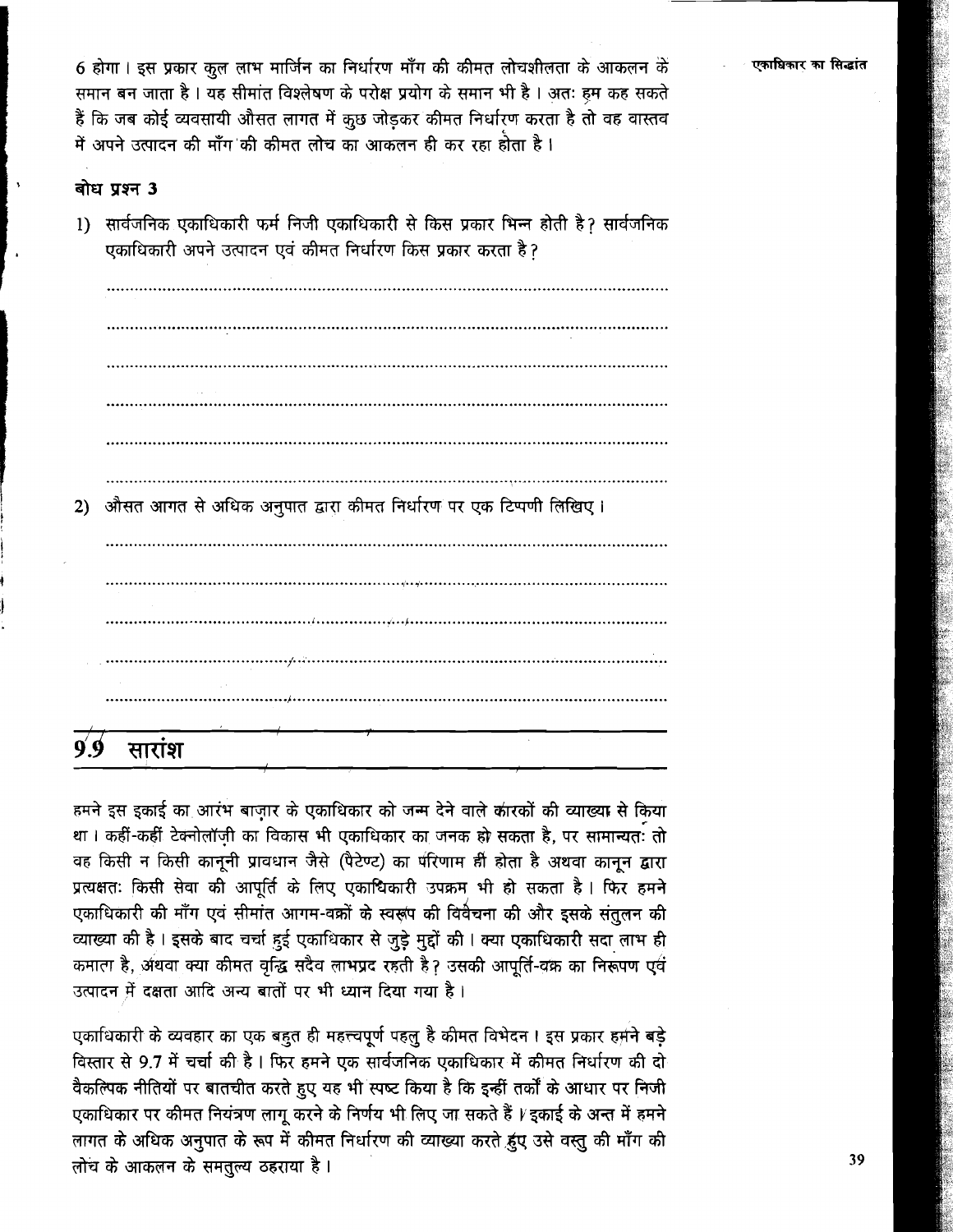#### शब्दावली 9.10

एकाधिकार

प्राकृतिक एकाधिकार

कानूनी एकाधिकार

टैक्नोलॉजिकल एकाधिकार

कीमत विभेदन

सार्वजनिक एकाधिकार

: बाज़ार में किसी वस्तु के एक ही उत्पादक/विक्रेता का होना ।

किसी प्राकृतिक संसाधन पर स्वामित्व से जन्मा एकाधिकार ।

पैटेण्ट आदि की कानूनी व्यवस्था पर आधारित एकाधिकार ।

टैक्नोलॉज़ी का ऐसा स्वरूप जिससे बहुत विशाल  $\ddot{\cdot}$ पैमाने पर उत्पादन ही एकमात्र विकल्प होता है। इस प्रकार बाजार में एक से अधिक उत्पादकों की आवश्यकता ही नहीं रहती।

अलग-अलग उपभोक्ताओं/बाज़ारों में अलग-अलग ्कीमत वसुल कर पाने की एकाधिकारी की क्षमता ।

किसी वस्तु या सेवा को अधिक मात्रा में उचित  $\ddot{\cdot}$ दामों पर उपलब्ध करने के उद्देश्य से सरकार द्वारा स्थापित एकाधिकार।

सीमांत लागत के अनुसार कीमत निर्धारणः वह कीमत निर्धारण नीति जहाँ वस्तु की सीमांत लागत उगाहने का प्रयास होता है।

इस कीमत निर्धारण नीति में औसत लागत की औसत लागत के अनुसार कीमत निर्धारण: उगाही क्रेताओं से की जाती है $\overline{4}$ 

इस नीति में औसत परिवर्ती लागत के अनुपात औसत लागत से अधिक कीमत निर्धारकः का ही उसमें जोड़कर कीमत निर्धारित होती है। इसमें फर्म की स्थिर लागतों की उगाही के साथ उसके लिए कुछ लाभ की व्यवस्था भी हो जाती है ।

#### कुछ उपयोगी पुस्तकें 9.11

Nicholson, W. (1995) : Intermediate Microeconomics and its Applications, Dryden Press, Harcourt Brace, New York.

Pindyck, R.S. and Rubinfold (D.L. (1995): Microeconomics, Prentice Hall of India, New Delhi.

Varian, Hal (1995): Intermediate Microeconomics, W.W. Norten and Co., New Yourk.